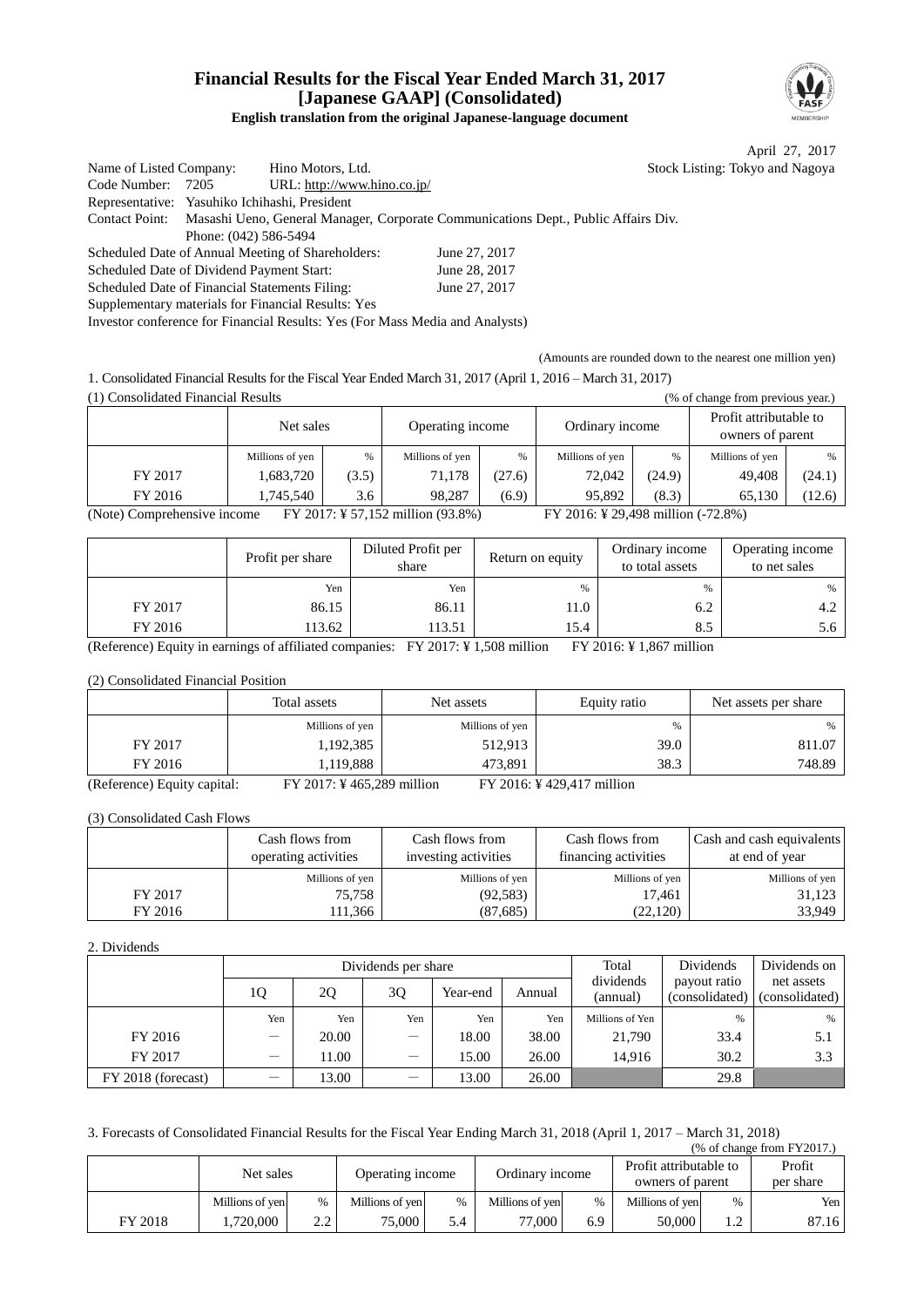\*Notes

- (1) Changes in significant subsidiaries (changes of specified subsidiaries resulting in changes in scope of consolidation) during the current term: None
- (2) Changes in accounting policies, accounting estimates and restatements:
	- 1) Changes in accounting policies due to revisions of accounting standards: Yes
	- 2) Changes in accounting policies due to reasons other than above 1): None
	- 3) Changes in accounting estimates: None 4) Restatements: None
	-

(3) Number of outstanding shares (common stock)

| 1) Number of outstanding shares (including treasury |  |
|-----------------------------------------------------|--|
| stock) at end of term                               |  |

|  | 3) Average number of shares |
|--|-----------------------------|

| 1) Number of outstanding shares (including treasury<br>stock) at end of term | FY 2017 | 574,580,850 shares FY 2016 |         | 574,580,850 shares |
|------------------------------------------------------------------------------|---------|----------------------------|---------|--------------------|
| 2) Number of treasury stock at end of term                                   | FY 2017 | 903,739 shares 1           | FY 2016 | 1,176,534 shares   |
| 3) Average number of shares                                                  | FY 2017 | 573,507,059 shares         | FY 2016 | 573,245,187 shares |

(Reference) Overview of Non-Consolidated Financial Results

1. Non-Consolidated Financial Results for the Fiscal Year Ended March 31, 2017 (April 1, 2016 – March 31, 2017)

(1) Non-Consolidated Financial Results (% of change from previous year.)

|         | Net sales        |       | Operating income            |        | Ordinary income |        | Profit          |        |
|---------|------------------|-------|-----------------------------|--------|-----------------|--------|-----------------|--------|
|         | Millions of yen  | %     | Millions of yen             | %      | Millions of yen | $\%$   | Millions of yen | %      |
| FY 2017 | 1,215,819        | (0.6) | 23,846                      | (52.2) | 32,191          | (47.1) | 25,669          | (42.8) |
| FY 2016 | 1,222,945        | 0.1   | 49,839                      | (20.1) | 60,810          | (19.8) | 44,837          | (23.0) |
|         | Profit per share |       | Diluted Profit<br>per share |        |                 |        |                 |        |
|         |                  | Yen   |                             | Yen    |                 |        |                 |        |
| FY 2017 |                  | 44.75 | 44.73                       |        |                 |        |                 |        |
| FY 2016 |                  | 78.20 |                             | 78.13  |                 |        |                 |        |

(2) Non-Consolidated Financial Position

|                                                                                                                                                                                                                                                                                                                    | Total assets                             | Net assets      | Equity ratio | Net assets per share |
|--------------------------------------------------------------------------------------------------------------------------------------------------------------------------------------------------------------------------------------------------------------------------------------------------------------------|------------------------------------------|-----------------|--------------|----------------------|
|                                                                                                                                                                                                                                                                                                                    | Millions of yen                          | Millions of yen | %            | Yen                  |
| FY 2017                                                                                                                                                                                                                                                                                                            | 771,311                                  | 362,491         | 47.0         | 631.64               |
| FY 2016                                                                                                                                                                                                                                                                                                            | 713,027                                  | 350.686         | 49.2         | 611.28               |
| $\sqrt{D}$ $\sqrt{D}$ $\sqrt{D}$ $\sqrt{D}$ $\sqrt{D}$ $\sqrt{D}$ $\sqrt{D}$ $\sqrt{D}$ $\sqrt{D}$ $\sqrt{D}$ $\sqrt{D}$ $\sqrt{D}$ $\sqrt{D}$ $\sqrt{D}$ $\sqrt{D}$ $\sqrt{D}$ $\sqrt{D}$ $\sqrt{D}$ $\sqrt{D}$ $\sqrt{D}$ $\sqrt{D}$ $\sqrt{D}$ $\sqrt{D}$ $\sqrt{D}$ $\sqrt{D}$ $\sqrt{D}$ $\sqrt{D}$ $\sqrt{D$ | $\Gamma V \Omega 017 V \Omega 60 120 11$ |                 |              |                      |

(Reference) Equity capital: FY 2017: ¥ 362,438 million FY 2016: ¥ 350,587 million

\* Summary of financial results is out of scope of audit.

\* Statement regarding the proper use of financial forecasts and other remarks

Descriptions regarding the future, including the financial projections contained in this report, are based on certain assumptions currently available to the Company, which are, at the discretion of the Company, deemed reasonable, and the Company gives no guarantees that it will achieve these results. In addition, actual financial results may significantly vary due to various factors. For assumptions used in forecasting financial results and precautions in using the financial projections, please refer to Appendix on Page 4, "1. Business Performance Overview; (4) Future Outlook."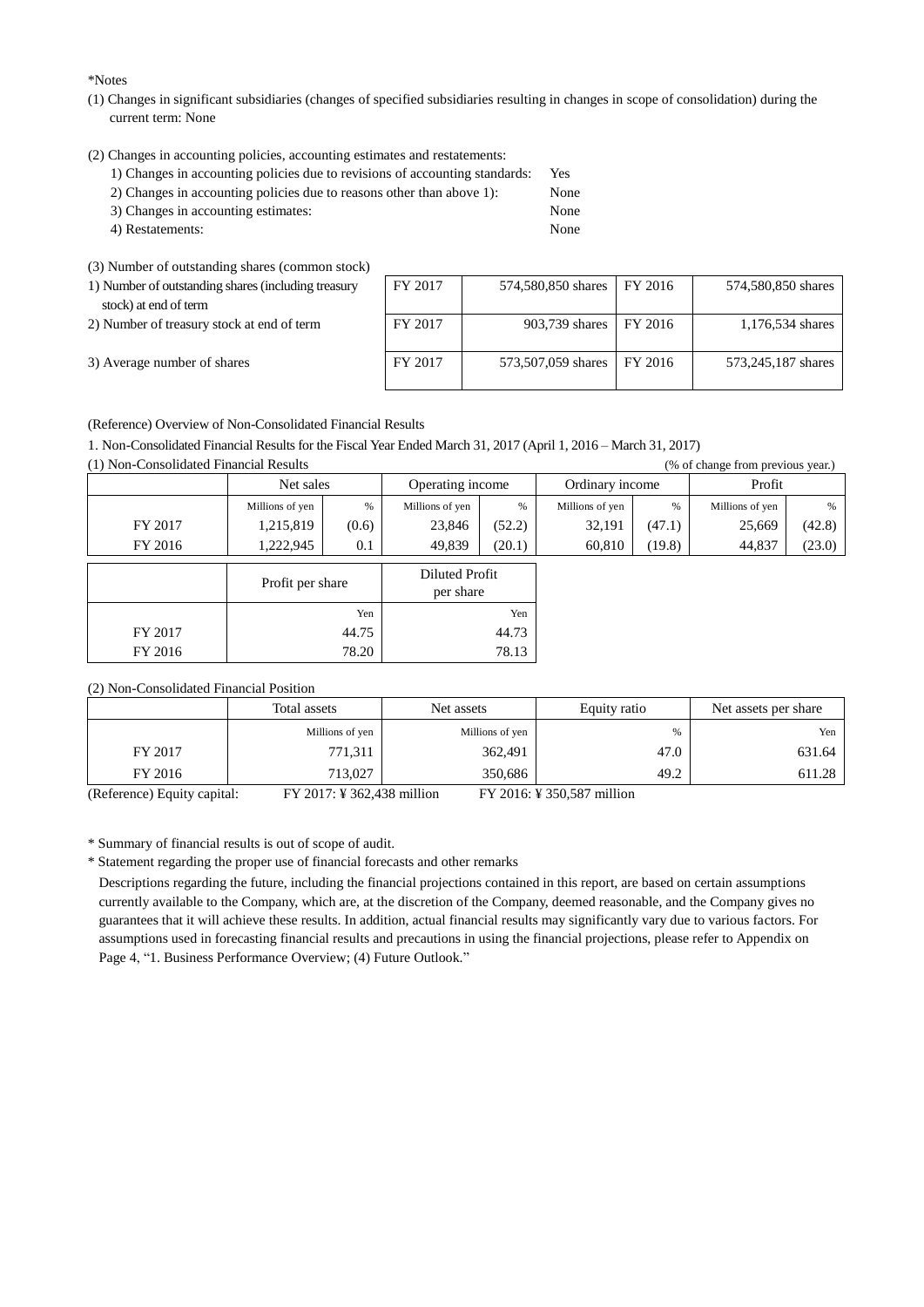## Appendix

## Table of contents of the appendix

| (2) Consolidated Statements of Income and Consolidated Statements of Comprehensive Income7 |  |
|--------------------------------------------------------------------------------------------|--|
|                                                                                            |  |
|                                                                                            |  |
|                                                                                            |  |
|                                                                                            |  |
|                                                                                            |  |
|                                                                                            |  |
|                                                                                            |  |
|                                                                                            |  |
|                                                                                            |  |
|                                                                                            |  |
|                                                                                            |  |
|                                                                                            |  |
|                                                                                            |  |
|                                                                                            |  |
|                                                                                            |  |
|                                                                                            |  |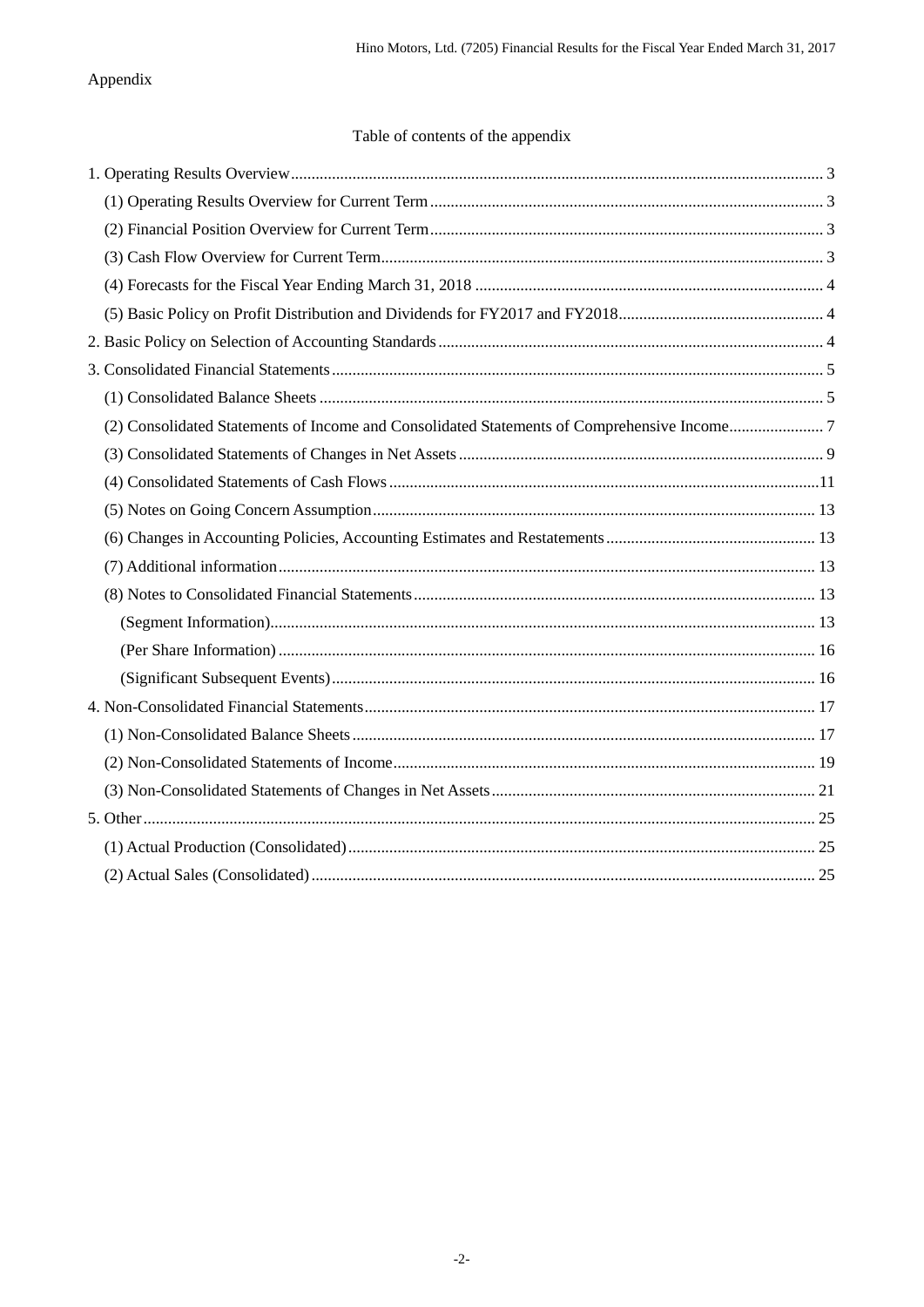### <span id="page-3-0"></span>**1. Operating Results Overview**

### <span id="page-3-1"></span>**(1) Operating Results Overview for Current Term**

As for the Japanese domestic truck market in this consolidated fiscal year, mainly, the demand for cargo trucks performed well. As a result, the total demand for heavy- and medium-duty trucks increased to 98.1 thousand units by 9.8 thousand units (11.2%) compared to the previous year. Total demand for light-duty truck increased to 103.7 thousand units by 5.5 thousand units (5.6%) compared to the previous year. Our share in the market of heavy- and medium-duty trucks for this consolidated fiscal year was 37.7%, a record high, and we achieved the largest number of registered trucks for 44 consecutive years, as a result of sales activities implemented in a concerted effort in our consolidated group. Our share in the light-duty truck market reached 25.0%, a record high, as a result of active sales promotion. As for Japanese domestic sales volume, the total sales volume of heavy-, medium-, light-duty trucks and buses increased to 67.1 thousand units by 5.8 thousand units (9.4%) from the previous fiscal year.

As for overseas markets, due to a drop in the quantity sold in the Near and Middle East, the sales volume of trucks and buses outside Japan for this consolidated fiscal year decreased to 104.8 thousand units by 2.2 thousand units (-2.0%) from the previous fiscal year.

As a result of the above, total unit sales of Hino Brand trucks and buses increased to 171.8 thousand units, a record high, by 3.6 thousand units (2.1%) from the previous fiscal year.

As for the volume of sales to Toyota Motor Corporation, mainly because the sales of SUV decreased, total sales volume decreased to 144.3 thousand units by 10.6 thousand units (-6.8%) from the previous fiscal year.

As a result of the above, net sales were ¥1,683,720 million, which is a decrease of ¥61,819 million (-3.5%) as compared to the previous fiscal year. As for profits, mainly due to an impact of the strong yen, consolidated operating income decreased to ¥71,178 million which is a decrease of ¥27,108 million (-27.6%) as compared to the previous fiscal year. Ordinary income decreased to ¥72,042 million which is a decrease of ¥23,850 million (-24.9%) as compared to the previous fiscal year. Profit attributable to owners of parent decreased to ¥49,408 million which is a decrease of ¥15,722 million (-24.1%) as compared to the previous fiscal year.

#### <span id="page-3-2"></span>**(2) Financial Position Overview for Current Term**

Total assets as of the end of this fiscal year increased to ¥1,192,385 million by ¥72,497 million compared to the end of the previous fiscal year. This is mainly because notes and accounts receivable - trade increased by ¥32,022 million due to an increase in the quantity sold of trucks and buses at the end of the consolidated fiscal year from last year and property, plant and equipment increased by ¥26,678 million as a result of capital expenditure for the optimization of production systems inside Japan.

Liabilities increased to ¥679,471 million by ¥33,474 million compared to the end of the previous fiscal year. This is mainly because interest-bearing debt increased by ¥34,411 million.

Net assets increased to ¥512,913 million by ¥39,022 million compared to the end of the previous fiscal year. This is mainly because ¥49,408 million was posted as profit attributable to owners of parent, although dividends from retained earnings of ¥16,633 million were paid.

#### <span id="page-3-3"></span>**(3) Cash Flow Overview for Current Term**

Cash flows for this fiscal year are as follows.

Cash flows from operating activities increased by ¥75,758 million. This was mainly due to posting profit before income taxes of ¥72,075 million.

Cash flows from investing activities decreased by ¥92,583 million. This was mainly due to the expenditure of ¥87,880 million on the purchase of property, plant and equipment centering on production facilities.

Cash flows from financing activities increased by ¥17,461 million. This was mainly due to net increase of interest-bearing debt of ¥35,896 million, despite cash dividends paid of ¥16,633 million.

As a result, cash and cash equivalents at the end of this fiscal year decreased to ¥31,123 million by ¥2,825 million compared to the end of the previous fiscal year.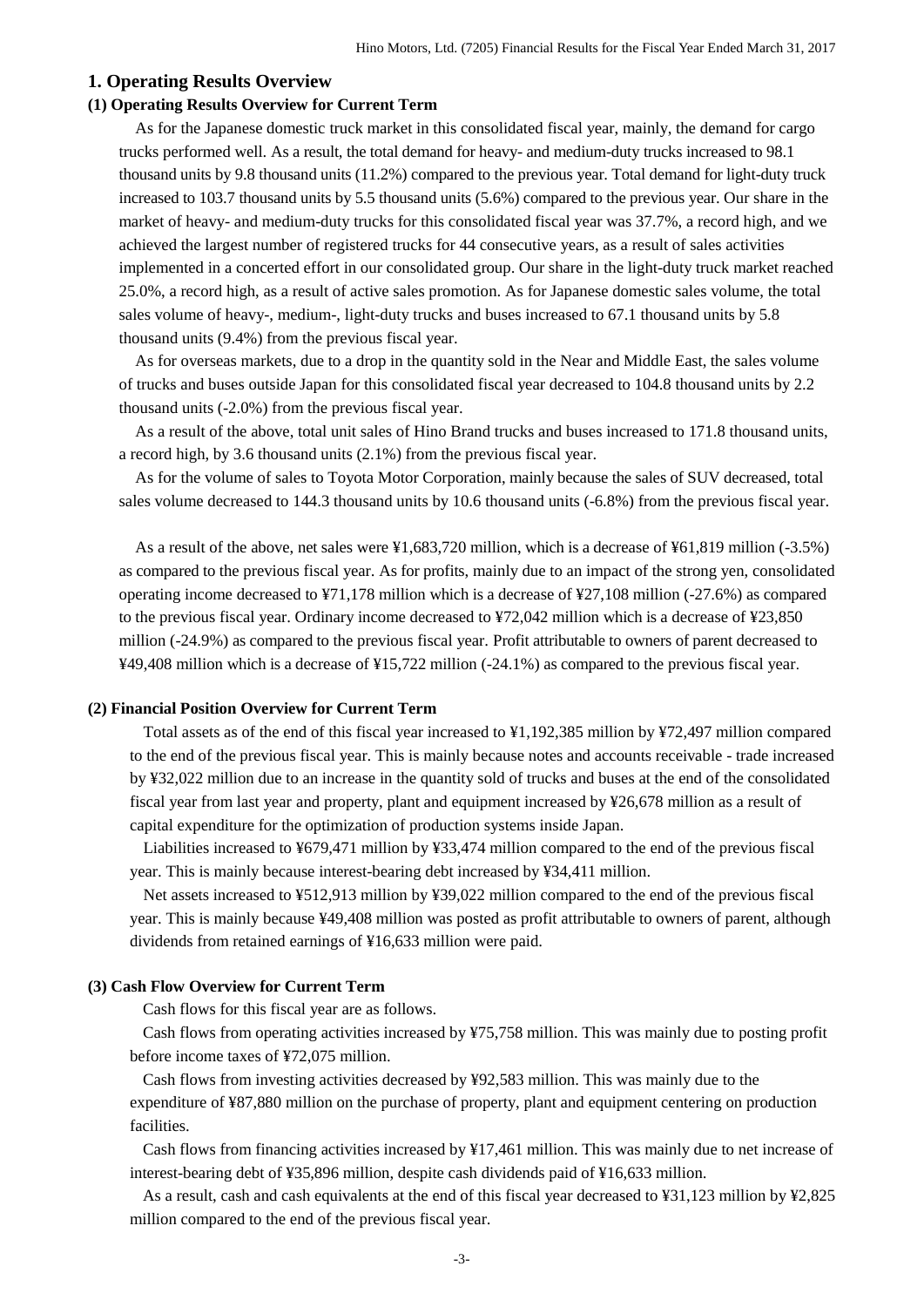#### <span id="page-4-0"></span>**(4) Forecasts for the Fiscal Year Ending March 31, 2018**

The Japanese domestic truck and bus market is forecasted to remain stable. As for the overseas truck and bus market, demand in Asia, primarily in Indonesia, is projected to increase, however there is also a sense of uncertainty in a full-fledged recovery of the market, so we will continue to keep an eye on it. On the other hand, we expect an impact of the rise in prices in raw materials, etc. on profit, but we will work to steadily ensure the effects of cost reduction and the release of new products, and then increase profit.

To do so, our company will provide the most appropriate cars to match the diverse needs for commercial vehicles around the world and globally expand our comprehensive customer support including a complete and upgraded after-sales service, as well as increase unit sales while improving profitability and cutting costs. Furthermore, we aim to achieve sustainable growth and become a company that will be unaffected by changes in the business environment, so we will continue to structurally reform ourselves. Therefore, the earnings forecast for the next term is as follows:

(Consolidated Earnings Forecast for the Full Fiscal Year)

\* The above forecasts are created based on the information available to the company and on certain assumptions deemed reasonable, and are not guaranteed to be achieved.

### <span id="page-4-1"></span>**(5) Basic Policy on Profit Distribution and Dividends for FY2017 and FY2018**

Our company has basic policies to reinforce its financial strength and provide improved distribution of outcomes by taking into account relevant factors such as business performance, new investments and the consolidated dividend payout ratio of each year.

Based on the above basic policy, and considering the business environments surrounding our company, our company plans to pay the year-end dividend of ¥15 per share. Adding the midterm dividend of ¥11 per share, our company plans to pay the annual dividend of  $\frac{26}{6}$  per share (decreasing  $\frac{12}{6}$  from the previous term). This will be discussed at the annual meeting of shareholders on June 27, 2017.

For the next term, the dividend per share will be 13 yen for the midterm and 13 yen at the end of the term, totaling up to 26 yen for the entire year.

#### <span id="page-4-2"></span>**2. Basic Policy on Selection of Accounting Standards**

As the Group is not listed on overseas markets, and for ease of comparison with other companies, Japanese standards are used, and regarding the selection of other accounting standards including IFRS (International Financial Reporting Standards), the accounting standards used by other companies domestically will be considered as we continue to gather information and discuss the issue with experts, and the decision will be made carefully.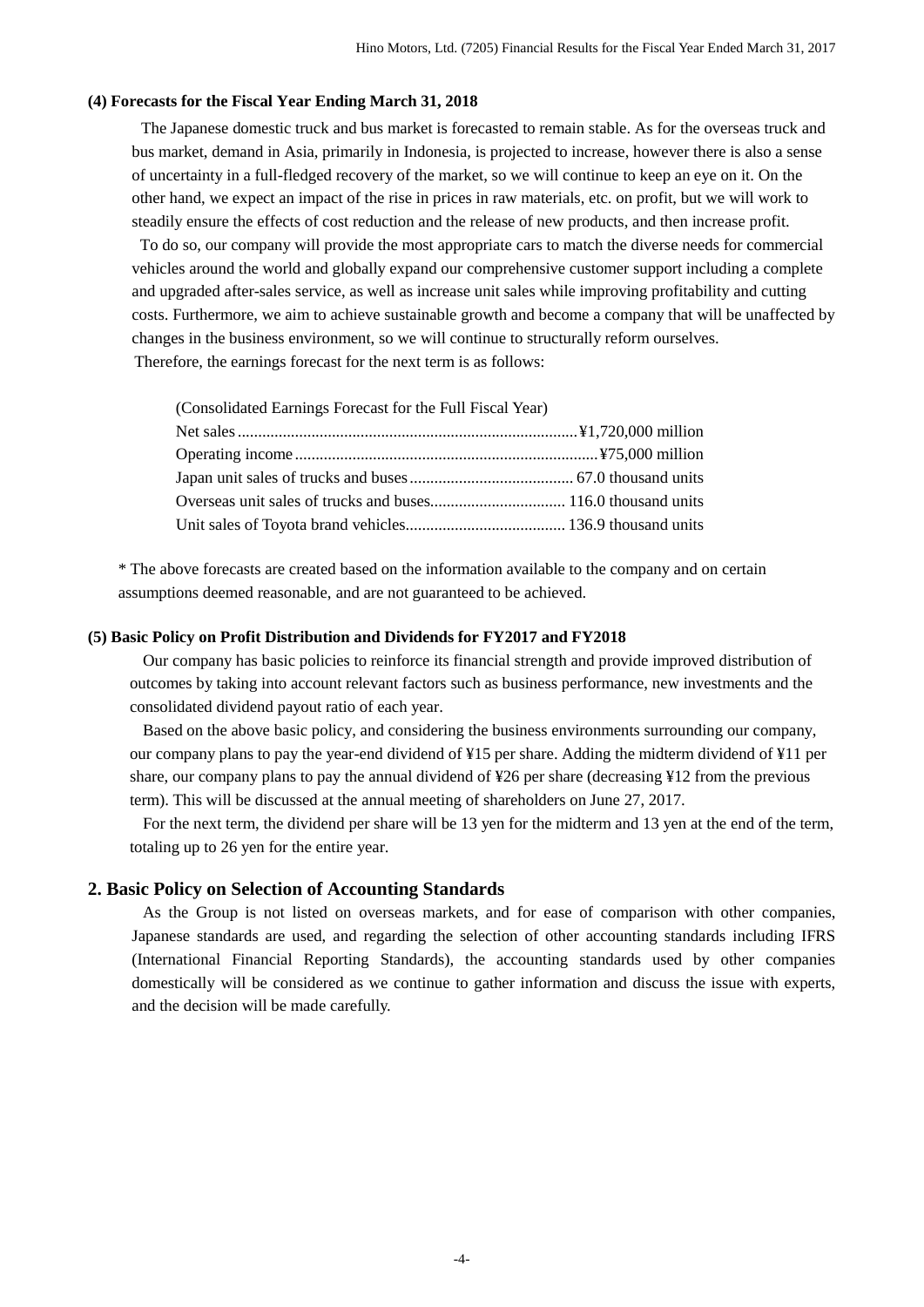# <span id="page-5-0"></span>**3. Consolidated Financial Statements**

## <span id="page-5-1"></span>**(1) Consolidated Balance Sheets**

|                                        |                        | (Millions of yen)      |
|----------------------------------------|------------------------|------------------------|
|                                        | FY 2016                | FY 2017                |
|                                        | (As of March 31, 2016) | (As of March 31, 2017) |
| Assets                                 |                        |                        |
| Current assets                         |                        |                        |
| Cash and deposits                      | 34,672                 | 32,145                 |
| Notes and accounts receivable - trade  | 283,198                | 315,221                |
| Merchandise and finished goods         | 123,893                | 136,841                |
| Work in process                        | 32,095                 | 32,454                 |
| Raw materials and supplies             | 35,940                 | 34,302                 |
| Deferred tax assets                    | 28,532                 | 27,596                 |
| Other                                  | 42,455                 | 42,927                 |
| Allowance for doubtful accounts        | (3,893)                | (3, 433)               |
| Total current assets                   | 576,895                | 618,056                |
| Non-current assets                     |                        |                        |
| Property, plant and equipment          |                        |                        |
| Buildings and structures, net          | 105,556                | 143,964                |
| Machinery, equipment and vehicles, net | 101,405                | 117,933                |
| Tools, furniture and fixtures, net     | 15,570                 | 17,032                 |
| Land                                   | 107,748                | 115,122                |
| Leased assets, net                     | 12,578                 | 12,623                 |
| Construction in progress               | 55,528                 | 18,364                 |
| Assets for rent, net                   | 10                     | 34                     |
| Total property, plant and equipment    | 398,397                | 425,076                |
| Intangible assets                      |                        |                        |
| Software                               | 20,401                 | 19,881                 |
| Leased assets                          | 9                      | 7                      |
| Other                                  | 1,493                  | 1,321                  |
| Total intangible assets                | 21,903                 | 21,210                 |
| Investments and other assets           |                        |                        |
| Investment securities                  | 104,162                | 111,230                |
| Net defined benefit asset              | 257                    | 489                    |
| Deferred tax assets                    | 11,597                 | 9,858                  |
| Other                                  | 9,562                  | 9,230                  |
| Allowance for doubtful accounts        | (2,888)                | (2,766)                |
| Total investments and other assets     | 122,691                | 128,042                |
| Total non-current assets               | 542,993                | 574,328                |
| <b>Total assets</b>                    | 1,119,888              | 1,192,385              |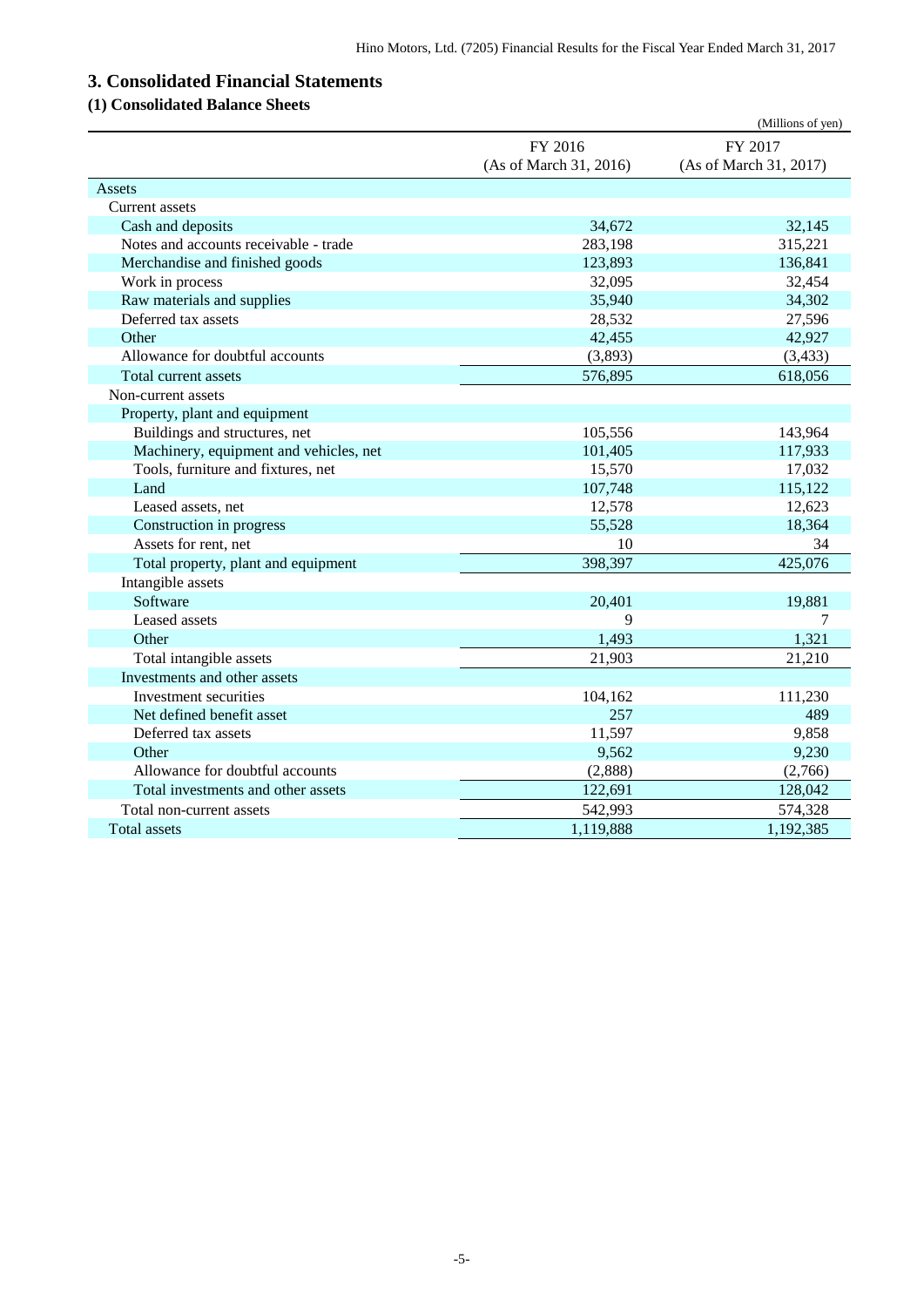|                                                       |                        | (Millions of yen)      |
|-------------------------------------------------------|------------------------|------------------------|
|                                                       | FY 2016                | FY 2017                |
|                                                       | (As of March 31, 2016) | (As of March 31, 2017) |
| Liabilities                                           |                        |                        |
| <b>Current liabilities</b>                            |                        |                        |
| Notes and accounts payable - trade                    | 253,567                | 265,306                |
| Short-term loans payable                              | 109,733                | 85,468                 |
| Commercial papers                                     |                        | 59,000                 |
| Current portion of long-term loans payable            | 2,798                  | 11,204                 |
| Lease obligations                                     | 1,468                  | 1,426                  |
| Accounts payable - other                              | 42,509                 | 24,718                 |
| Income taxes payable                                  | 4,938                  | 6,725                  |
| Provision for bonuses                                 | 5,536                  | 5,912                  |
| Provision for directors' bonuses                      | 944                    | 932                    |
| Provision for product warranties                      | 28,252                 | 34,278                 |
| Other                                                 | 67,612                 | 66,162                 |
| Total current liabilities                             | 517,361                | 561,136                |
| Non-current liabilities                               |                        |                        |
| Long-term loans payable                               | 26,791                 | 18,063                 |
| Lease obligations                                     | 18,345                 | 20,032                 |
| Deferred tax liabilities                              | 13,645                 | 13,227                 |
| Deferred tax liabilities for land revaluation         | 2,765                  | 2,765                  |
| Net defined benefit liability                         | 61,113                 | 58,183                 |
| Provision for directors' retirement benefits          | 1,864                  | 1,928                  |
| Asset retirement obligations                          | 1,260                  | 1,233                  |
| Other                                                 | 2,850                  | 2,901                  |
| Total non-current liabilities                         | 128,635                | 118,335                |
| <b>Total liabilities</b>                              | 645,996                | 679,471                |
| Net assets                                            |                        |                        |
| Shareholders' equity                                  |                        |                        |
| Capital stock                                         | 72,717                 | 72,717                 |
| Capital surplus                                       | 66,058                 | 66,129                 |
| Retained earnings                                     | 270,006                | 302,781                |
| Treasury shares                                       | (434)                  | (330)                  |
| Total shareholders' equity                            | 408,348                | 441,297                |
| Accumulated other comprehensive income                |                        |                        |
| Valuation difference on available-for-sale securities | 39,792                 | 40,774                 |
| Deferred gains or losses on hedges                    | 15                     | (13)                   |
| Revaluation reserve for land                          | 2,318                  | 2,318                  |
| Foreign currency translation adjustment               | (6,245)                | (7,232)                |
| Remeasurements of defined benefit plans               | (14, 811)              | (11, 855)              |
| Total accumulated other comprehensive income          | 21,069                 | 23,992                 |
| Subscription rights to shares                         | 99                     | 53                     |
| Non-controlling interests                             | 44,374                 | 47,570                 |
| Total net assets                                      | 473,891                | 512,913                |
| Total liabilities and net assets                      | 1,119,888              | 1,192,385              |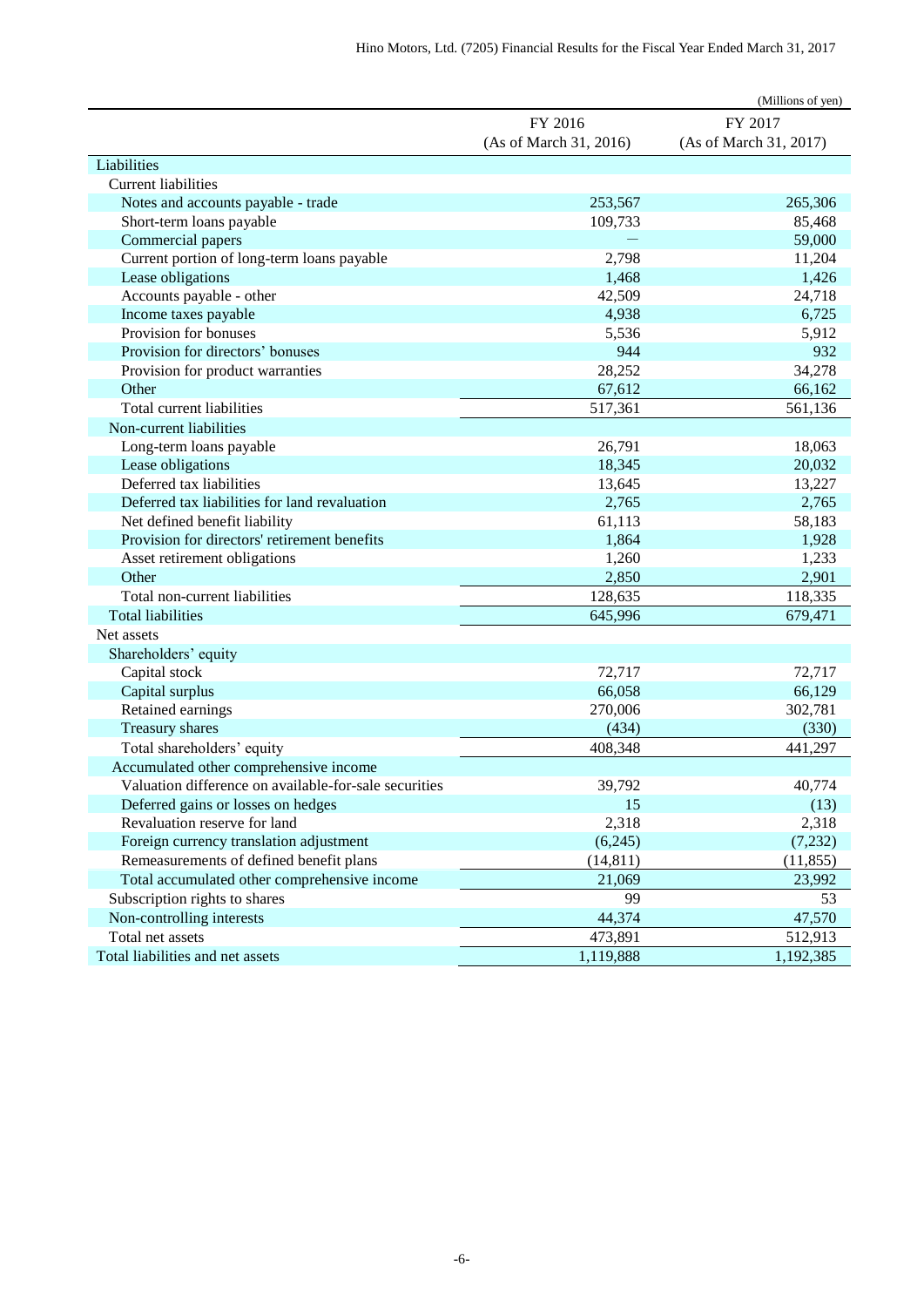## <span id="page-7-0"></span>**(2) Consolidated Statements of Income and Consolidated Statements of Comprehensive Income**

[Consolidated Statements of Income]

|                                                                |                        | (Millions of yen)   |
|----------------------------------------------------------------|------------------------|---------------------|
|                                                                | FY 2016                | FY 2017             |
|                                                                | (From April 1, 2015    | (From April 1, 2016 |
|                                                                | to March 31, 2016)     | to March 31, 2017)  |
| Net sales<br>Cost of sales                                     | 1,745,540<br>1,450,984 | 1,683,720           |
|                                                                |                        | 1,411,090           |
| Gross profit                                                   | 294,555                | 272,630             |
| Selling, general and administrative expenses                   |                        |                     |
| Sales commission                                               | 23,046<br>13,822       | 24,843              |
| Transportation and warehousing expenses                        | 28,252                 | 11,875<br>34,278    |
| Provision for product warranties<br>Advertising expenses       | 5,727                  | 4,888               |
| Salaries and allowances                                        | 48,081                 | 48,940              |
| Provision for bonuses                                          | 2,685                  | 2,824               |
| Provision for directors' bonuses                               | 942                    | 929                 |
| Retirement benefit expenses                                    | 3,512                  | 3,414               |
| Provision for directors' retirement benefits                   | 425                    | 432                 |
| Rent expenses                                                  | 5,688                  | 5,211               |
| Provision of allowance for doubtful accounts                   | 231                    | (279)               |
| Other                                                          | 63,853                 | 64,091              |
| Total selling, general and administrative expenses             | 196,268                | 201,451             |
| Operating income                                               | 98,287                 | 71,178              |
| Non-operating income                                           |                        |                     |
| Interest income                                                | 1,153                  | 1,535               |
| Dividend income                                                | 3,139                  | 2,739               |
| Rent income                                                    | 411                    | 410                 |
| Share of profit of entities accounted for using equity method  | 1,867                  | 1,508               |
| Miscellaneous income                                           | 4,541                  | 2,415               |
| Total non-operating income                                     | 11,113                 | 8,609               |
| Non-operating expenses                                         |                        |                     |
| Interest expenses                                              | 6,615                  | 4,746               |
| Foreign exchange losses                                        | 5,296                  | 1,104               |
| Miscellaneous expenses                                         | 1,596                  | 1,894               |
| Total non-operating expenses                                   | 13,508                 | 7,745               |
| Ordinary income                                                | 95,892                 | 72,042              |
| Extraordinary income                                           |                        |                     |
| Gain on sales of non-current assets                            | 411                    | 194                 |
| Gain on sales of investment securities                         | 904                    | 806                 |
| Gain on bargain purchase                                       | 383                    |                     |
| Gain on step acquisitions                                      | 581                    |                     |
| Gain on contribution of securities to retirement benefit trust | 5,883                  |                     |
| Other                                                          | 1,569                  | 54                  |
| Total extraordinary income                                     | 9,734                  | 1,055               |
| <b>Extraordinary losses</b>                                    |                        |                     |
| Loss on sales and retirement of non-current assets             | 967                    | 486                 |
| Impairment loss                                                | 16                     | 10                  |
| Special costs of quality-related measures                      | 7,359                  |                     |
| Other                                                          | 400                    | 524                 |
| Total extraordinary losses                                     | 8,744                  | 1,021               |
| Profit before income taxes                                     | 96,882                 | 72,075              |
| Income taxes – current                                         | 22,450                 | 18,138              |
| Income taxes – deferred                                        | 6,387                  | (961)               |
| Total income taxes                                             | 28,838                 | 17,177              |
| Profit                                                         | 68,044                 | 54,898              |
| Profit attributable to non-controlling interests               | 2,913                  | 5,490               |
| Profit attributable to owners of parent                        | 65,130                 | 49,408              |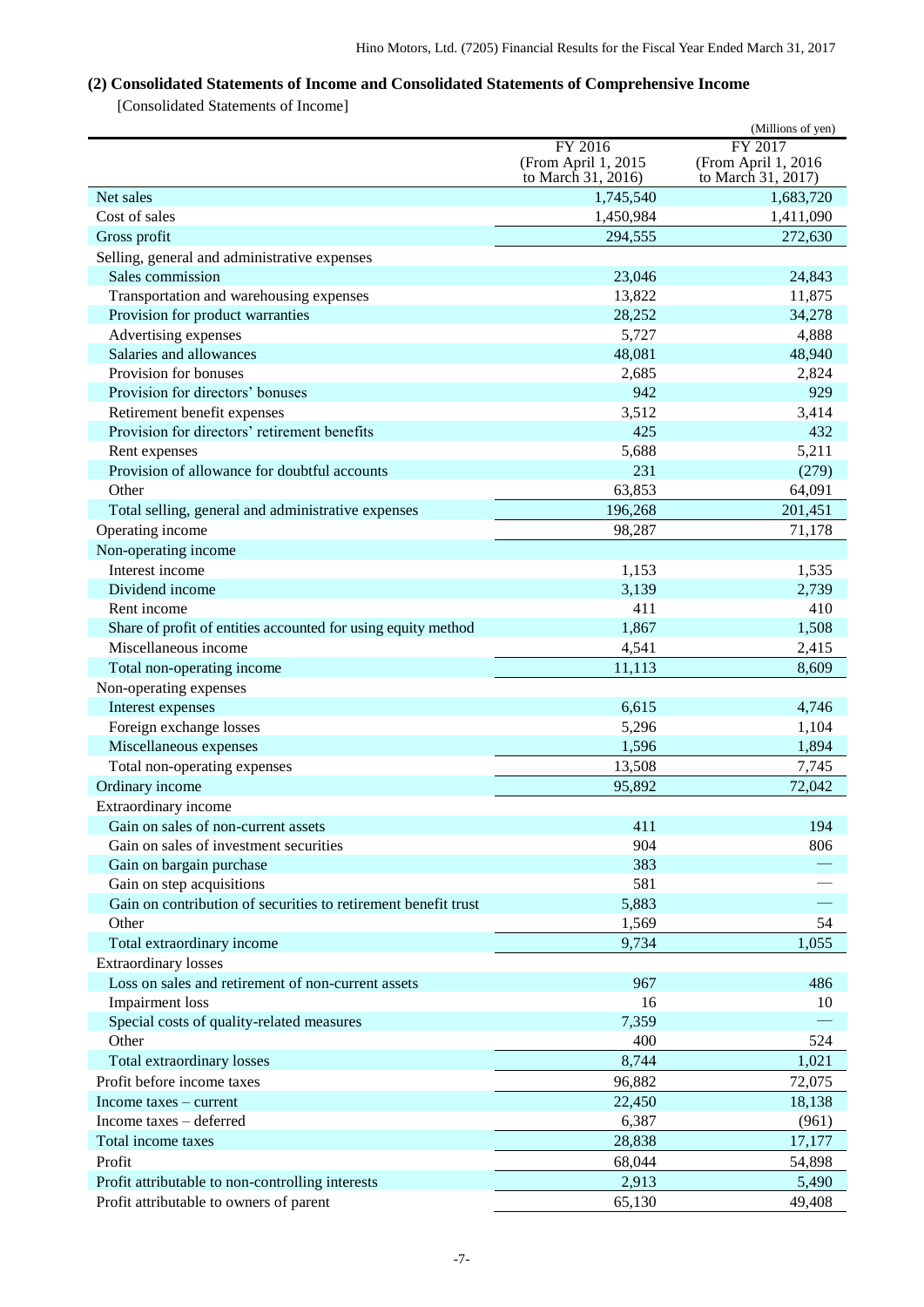[Consolidated Statements of Comprehensive Income]

| $\sim$ consolidated building of comprehensive income                                 |                                                      | (Millions of yen)                                     |
|--------------------------------------------------------------------------------------|------------------------------------------------------|-------------------------------------------------------|
|                                                                                      | FY 2016<br>(From April 1, 2015<br>to March 31, 2016) | FY 2017<br>(From April 1, 2016)<br>to March 31, 2017) |
| Profit                                                                               | 68,044                                               | 54,898                                                |
| Other comprehensive income                                                           |                                                      |                                                       |
| Valuation difference on available-for-sale securities                                | (13,585)                                             | 3,345                                                 |
| Deferred gains or losses on hedges                                                   | 36                                                   | (42)                                                  |
| Revaluation reserve for land                                                         | 151                                                  |                                                       |
| Foreign currency translation adjustment                                              | (15,514)                                             | (1,463)                                               |
| Remeasurements of defined benefit plans                                              | (11, 384)                                            | 2,778                                                 |
| Share of other comprehensive income of entities<br>accounted for using equity method | 1,749                                                | (2,363)                                               |
| Total other comprehensive income                                                     | (38, 546)                                            | 2,254                                                 |
| Comprehensive income                                                                 | 29,498                                               | 57,152                                                |
| (Comprehensive income attributable to)                                               |                                                      |                                                       |
| Comprehensive income attributable to owners of<br>parent                             | 33,871                                               | 52,331                                                |
| Comprehensive income attributable to<br>non-controlling interests                    | (4,373)                                              | 4,820                                                 |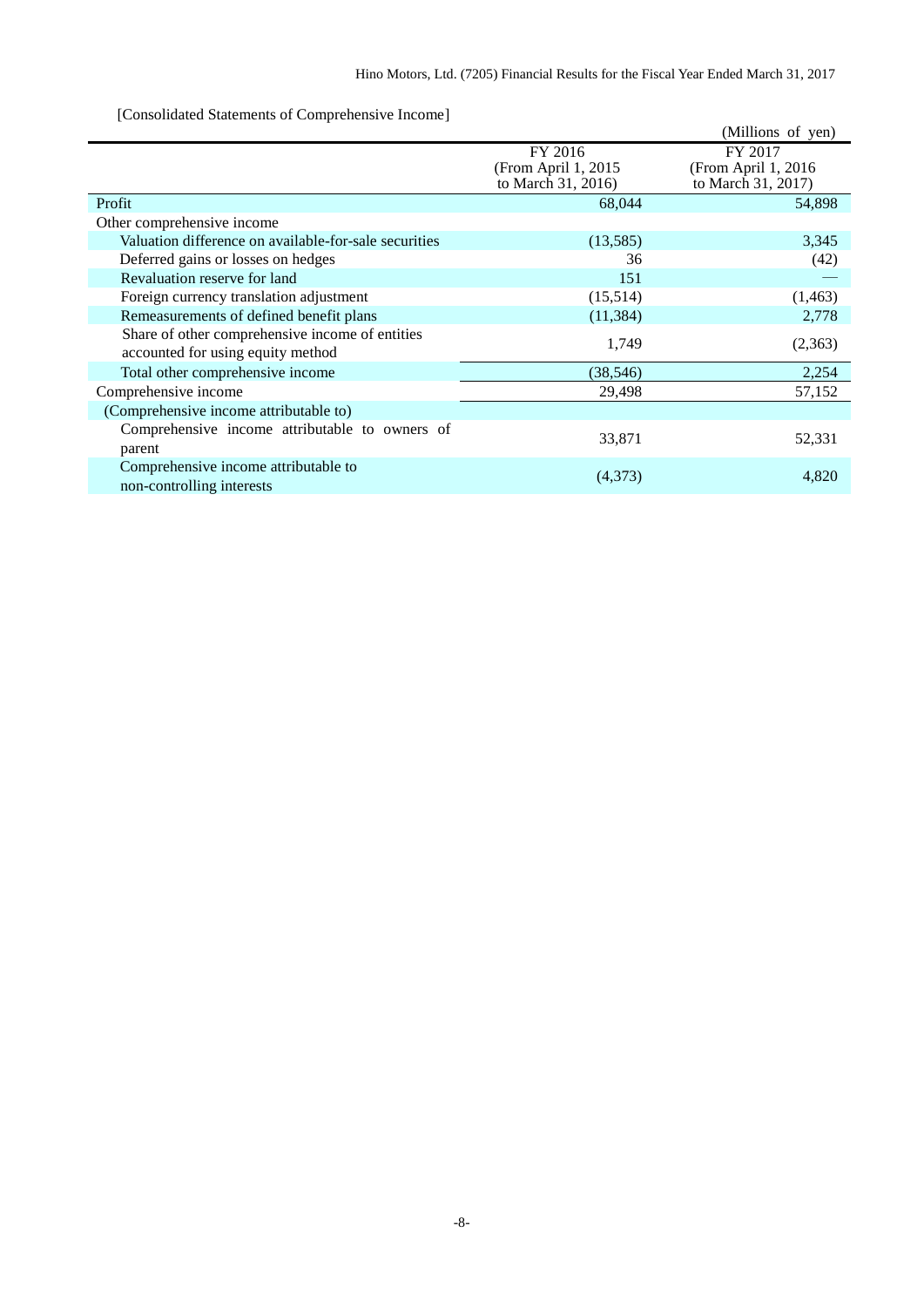#### <span id="page-9-0"></span>**(3) Consolidated Statements of Changes in Net Assets**

Previous Fiscal Year (From April 1, 2015 to March 31, 2016)

| (Millions of yen)                                       |                          |                      |                      |                 |                                  |                                                                |                                           |  |
|---------------------------------------------------------|--------------------------|----------------------|----------------------|-----------------|----------------------------------|----------------------------------------------------------------|-------------------------------------------|--|
|                                                         |                          | Shareholders' equity |                      |                 |                                  |                                                                | Accumulated other comprehensive<br>income |  |
|                                                         | Capital stock            | Capital surplus      | Retained<br>earnings | Treasury shares | Total<br>shareholders'<br>equity | Valuation<br>difference on<br>available-for-sale<br>securities | Deferred gains or<br>losses on hedges     |  |
| Balance at the beginning of the period                  | 72,717                   | 65,299               | 228,955              | (517)           | 366,454                          | 51,049                                                         | (20)                                      |  |
| Changes of items during period                          |                          |                      |                      |                 |                                  |                                                                |                                           |  |
| Dividends of surplus                                    |                          |                      | (24,079)             |                 | (24,079)                         |                                                                |                                           |  |
| Profit attributable to owners of<br>parent              |                          |                      | 65,130               |                 | 65,130                           |                                                                |                                           |  |
| Purchase of treasury shares                             |                          |                      |                      | (3)             | (3)                              |                                                                |                                           |  |
| Disposal of treasury shares                             |                          | 50                   |                      | 86              | 136                              |                                                                |                                           |  |
| Purchase of shares of consolidated<br>subsidiaries      |                          | 709                  |                      |                 | 709                              |                                                                |                                           |  |
| Reversal of revaluation reserve for<br>land             |                          |                      |                      |                 |                                  |                                                                |                                           |  |
| Net changes of items other than<br>shareholders' equity |                          |                      |                      |                 |                                  | (11,256)                                                       | 36                                        |  |
| Total changes of items during period                    | $\overline{\phantom{0}}$ | 759                  | 41,050               | 83              | 41.893                           | (11,256)                                                       | 36                                        |  |
| Balance at the end of the period                        | 72,717                   | 66,058               | 270,006              | (434)           | 408,348                          | 39,792                                                         | 15                                        |  |

|                                                         |                                 |                                               |                                               |                                                          |                                  |                              | (Millions of yen) |
|---------------------------------------------------------|---------------------------------|-----------------------------------------------|-----------------------------------------------|----------------------------------------------------------|----------------------------------|------------------------------|-------------------|
|                                                         |                                 |                                               | Accumulated other comprehensive income        |                                                          |                                  |                              |                   |
|                                                         | Revaluation<br>reserve for land | Foreign currency<br>translation<br>adjustment | Remeasurements<br>of defined<br>benefit plans | Total<br>accumulated<br>other<br>comprehensive<br>income | Subscription<br>rights to shares | Non-controlling<br>interests | Total net assets  |
| Balance at the beginning of the period                  | 2,187                           | 2,364                                         | (3,252)                                       | 52,328                                                   | 128                              | 46.459                       | 465,370           |
| Changes of items during period                          |                                 |                                               |                                               |                                                          |                                  |                              |                   |
| Dividends of surplus                                    |                                 |                                               |                                               |                                                          |                                  |                              | (24,079)          |
| Profit attributable to owners of<br>parent              |                                 |                                               |                                               |                                                          |                                  |                              | 65,130            |
| Purchase of treasury shares                             |                                 |                                               |                                               |                                                          |                                  |                              | (3)               |
| Disposal of treasury shares                             |                                 |                                               |                                               |                                                          |                                  |                              | 136               |
| Purchase of shares of consolidated<br>subsidiaries      |                                 |                                               |                                               |                                                          |                                  |                              | 709               |
| Reversal of revaluation reserve for<br>land             |                                 |                                               |                                               |                                                          |                                  |                              |                   |
| Net changes of items other than<br>shareholders' equity | 131                             | (8,610)                                       | (11, 559)                                     | (31,258)                                                 | (29)                             | (2,084)                      | (33, 373)         |
| Total changes of items during period                    | 131                             | (8,610)                                       | (11, 559)                                     | (31,258)                                                 | (29)                             | (2,084)                      | 8,520             |
| Balance at the end of the period                        | 2,318                           | (6,245)                                       | (14, 811)                                     | 21,069                                                   | 99                               | 44,374                       | 473,891           |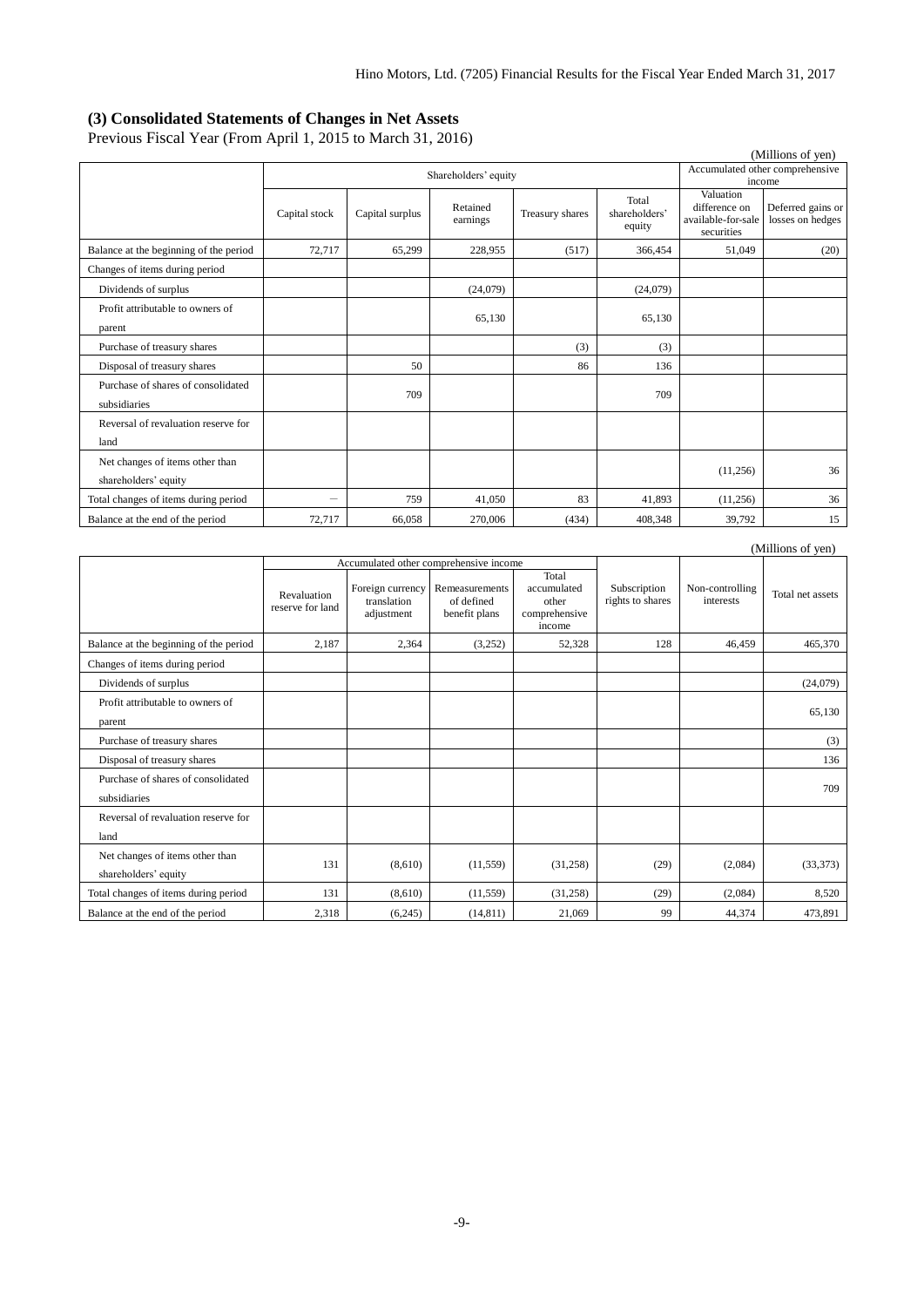## Current Fiscal Year (From April 1, 2016 to March 31, 2017)

|                                        |               |                      |           |                 |                        |                                  | (Millions of yen)               |
|----------------------------------------|---------------|----------------------|-----------|-----------------|------------------------|----------------------------------|---------------------------------|
|                                        |               | Shareholders' equity |           |                 |                        |                                  | Accumulated other comprehensive |
|                                        |               |                      |           |                 |                        | Valuation                        | income                          |
|                                        | Capital stock | Capital surplus      | Retained  | Treasury shares | Total<br>shareholders' | difference on                    | Deferred gains or               |
|                                        |               |                      | earnings  |                 | equity                 | available-for-sale<br>securities | losses on hedges                |
| Balance at the beginning of the period | 72,717        | 66,058               | 270,006   | (434)           | 408,348                | 39,792                           | 15                              |
| Changes of items during period         |               |                      |           |                 |                        |                                  |                                 |
| Dividends of surplus                   |               |                      | (16, 633) |                 | (16, 633)              |                                  |                                 |
| Profit attributable to owners of       |               |                      | 49,408    |                 | 49,408                 |                                  |                                 |
| parent                                 |               |                      |           |                 |                        |                                  |                                 |
| Purchase of treasury shares            |               |                      |           | (1)             | (1)                    |                                  |                                 |
| Disposal of treasury shares            |               | 69                   |           | 105             | 174                    |                                  |                                 |
| Purchase of shares of consolidated     |               |                      |           |                 |                        |                                  |                                 |
| subsidiaries                           |               |                      |           |                 |                        |                                  |                                 |
| Reversal of revaluation reserve for    |               |                      | $\Omega$  |                 | $\Omega$               |                                  |                                 |
| land                                   |               |                      |           |                 |                        |                                  |                                 |
| Net changes of items other than        |               |                      |           |                 |                        | 982                              | (29)                            |
| shareholders' equity                   |               |                      |           |                 |                        |                                  |                                 |
| Total changes of items during period   |               | 70                   | 32,774    | 103             | 32,949                 | 982                              | (29)                            |
| Balance at the end of the period       | 72,717        | 66,129               | 302,781   | (330)           | 441,297                | 40,774                           | (13)                            |

|                                                         |                                 |                                               |                                               |                                                          |                                  |                              | (Millions of yen) |
|---------------------------------------------------------|---------------------------------|-----------------------------------------------|-----------------------------------------------|----------------------------------------------------------|----------------------------------|------------------------------|-------------------|
|                                                         |                                 | Accumulated other comprehensive income        |                                               |                                                          |                                  |                              |                   |
|                                                         | Revaluation<br>reserve for land | Foreign currency<br>translation<br>adjustment | Remeasurements<br>of defined<br>benefit plans | Total<br>accumulated<br>other<br>comprehensive<br>income | Subscription<br>rights to shares | Non-controlling<br>interests | Total net assets  |
| Balance at the beginning of the period                  | 2,318                           | (6,245)                                       | (14, 811)                                     | 21,069                                                   | 99                               | 44,374                       | 473,891           |
| Changes of items during period                          |                                 |                                               |                                               |                                                          |                                  |                              |                   |
| Dividends of surplus                                    |                                 |                                               |                                               |                                                          |                                  |                              | (16, 633)         |
| Profit attributable to owners of<br>parent              |                                 |                                               |                                               |                                                          |                                  |                              | 49,408            |
| Purchase of treasury shares                             |                                 |                                               |                                               |                                                          |                                  |                              | (1)               |
| Disposal of treasury shares                             |                                 |                                               |                                               |                                                          |                                  |                              | 174               |
| Purchase of shares of consolidated<br>subsidiaries      |                                 |                                               |                                               |                                                          |                                  |                              |                   |
| Reversal of revaluation reserve for<br>land             |                                 |                                               |                                               |                                                          |                                  |                              | $\theta$          |
| Net changes of items other than<br>shareholders' equity | (0)                             | (986)                                         | 2,956                                         | 2,923                                                    | (45)                             | 3,195                        | 6,072             |
| Total changes of items during period                    | (0)                             | (986)                                         | 2,956                                         | 2,923                                                    | (45)                             | 3,195                        | 39,022            |
| Balance at the end of the period                        | 2,318                           | (7, 232)                                      | (11, 855)                                     | 23,992                                                   | 53                               | 47,570                       | 512,913           |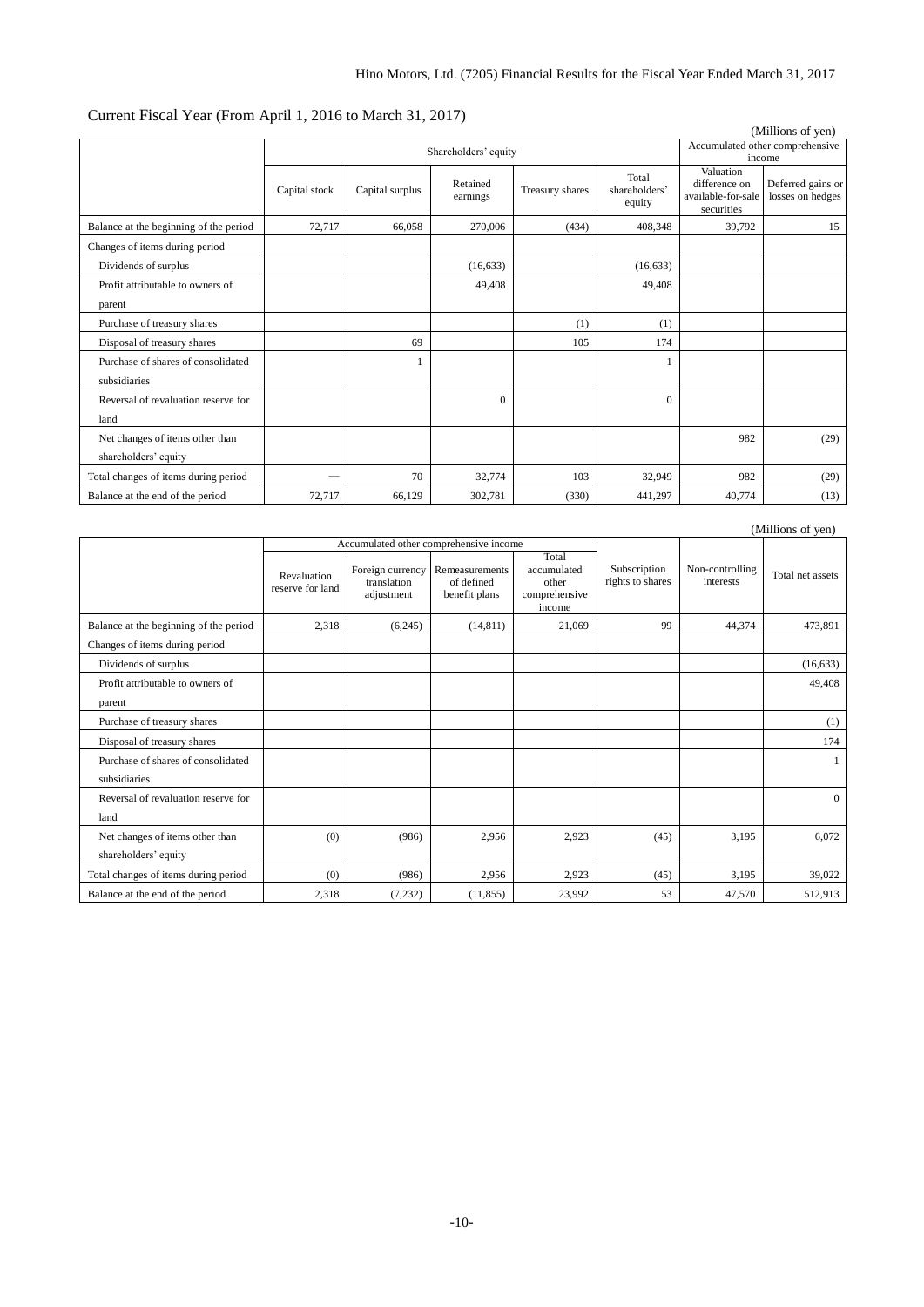## <span id="page-11-0"></span>**(4) Consolidated Statements of Cash Flows**

| Consonuatiu Diatements of                                                           |                                                      | (Millions of yen)                                    |
|-------------------------------------------------------------------------------------|------------------------------------------------------|------------------------------------------------------|
|                                                                                     | FY 2016<br>(From April 1, 2015<br>to March 31, 2016) | FY 2017<br>(From April 1, 2016<br>to March 31, 2017) |
| Cash flows from operating activities                                                |                                                      |                                                      |
| Profit before income taxes                                                          | 96,882                                               | 72,075                                               |
| Depreciation                                                                        | 49,314                                               | 51,097                                               |
| Impairment loss                                                                     | 16                                                   | 10                                                   |
| Increase (decrease) in allowance for doubtful accounts                              | (50)                                                 | (559)                                                |
| Gain on bargain purchase                                                            | (383)                                                |                                                      |
| Loss (gain) on step acquisitions                                                    | (581)                                                |                                                      |
| Loss (gain) on securities contribution to employees'<br>retirement benefits trust   | (5,883)                                              |                                                      |
| Special costs of quality-related measures                                           | 7,359                                                |                                                      |
| Increase (decrease) in provision for product<br>warranties                          | (3,944)                                              | 6,026                                                |
| Increase (decrease) in net defined benefit liability                                | (4, 393)                                             | 1,156                                                |
| Interest and dividend income                                                        | (4,293)                                              | (4,275)                                              |
| Interest expenses                                                                   | 6,615                                                | 4,746                                                |
| Foreign exchange losses (gains)                                                     | 30                                                   | 3                                                    |
| Share of (profit) loss of entities accounted for using<br>equity method             | (1, 867)                                             | (1,508)                                              |
| Loss (gain) on sales of investment securities                                       | (904)                                                | (806)                                                |
| Loss (gain) on sales and retirement of non-current<br>assets                        | 556                                                  | 292                                                  |
| Decrease (increase) in notes and accounts receivable -<br>trade                     | 10,548                                               | (32, 948)                                            |
| Decrease (increase) in inventories                                                  | 852                                                  | (13, 632)                                            |
| Increase (decrease) in notes and accounts payable -                                 |                                                      | 15,915                                               |
| trade                                                                               | (4, 843)                                             |                                                      |
| Other, net                                                                          | (702)                                                | (3,772)                                              |
| Subtotal                                                                            | 144,328                                              | 93,820                                               |
| Interest and dividend income received                                               | 4,467                                                | 4,572                                                |
| Interest expenses paid                                                              | (7,186)                                              | (5,045)                                              |
| Income taxes (paid) refund                                                          | (30, 243)                                            | (17,589)                                             |
| Cash flows from operating activities                                                | 111,366                                              | 75,758                                               |
| Cash flows from investing activities                                                |                                                      |                                                      |
| Payments into time deposits                                                         | (1,670)                                              | (1,294)                                              |
| Proceeds from withdrawal of time deposits                                           | 1,493                                                | 958                                                  |
| Purchase of property, plant and equipment                                           | (79, 106)                                            | (87, 880)                                            |
| Proceeds from sales of property, plant and equipment                                | 1,690                                                | 1,922                                                |
| Purchase of intangible assets                                                       | (8, 324)                                             | (6,820)                                              |
| Purchase of investment securities                                                   | (166)                                                | (60)                                                 |
| Proceeds from sales of investment securities                                        | 1,281                                                | 897                                                  |
| Payments of long-term loans receivable                                              | (491)                                                | (436)                                                |
| Collection of long-term loans receivable                                            | 515                                                  | 332                                                  |
| Purchase of shares of subsidiaries resulting in change<br>in scope of consolidation | (1,927)                                              |                                                      |
| Other, net                                                                          | (979)                                                | (202)                                                |
| Cash flows from investing activities                                                | (87, 685)                                            | (92, 583)                                            |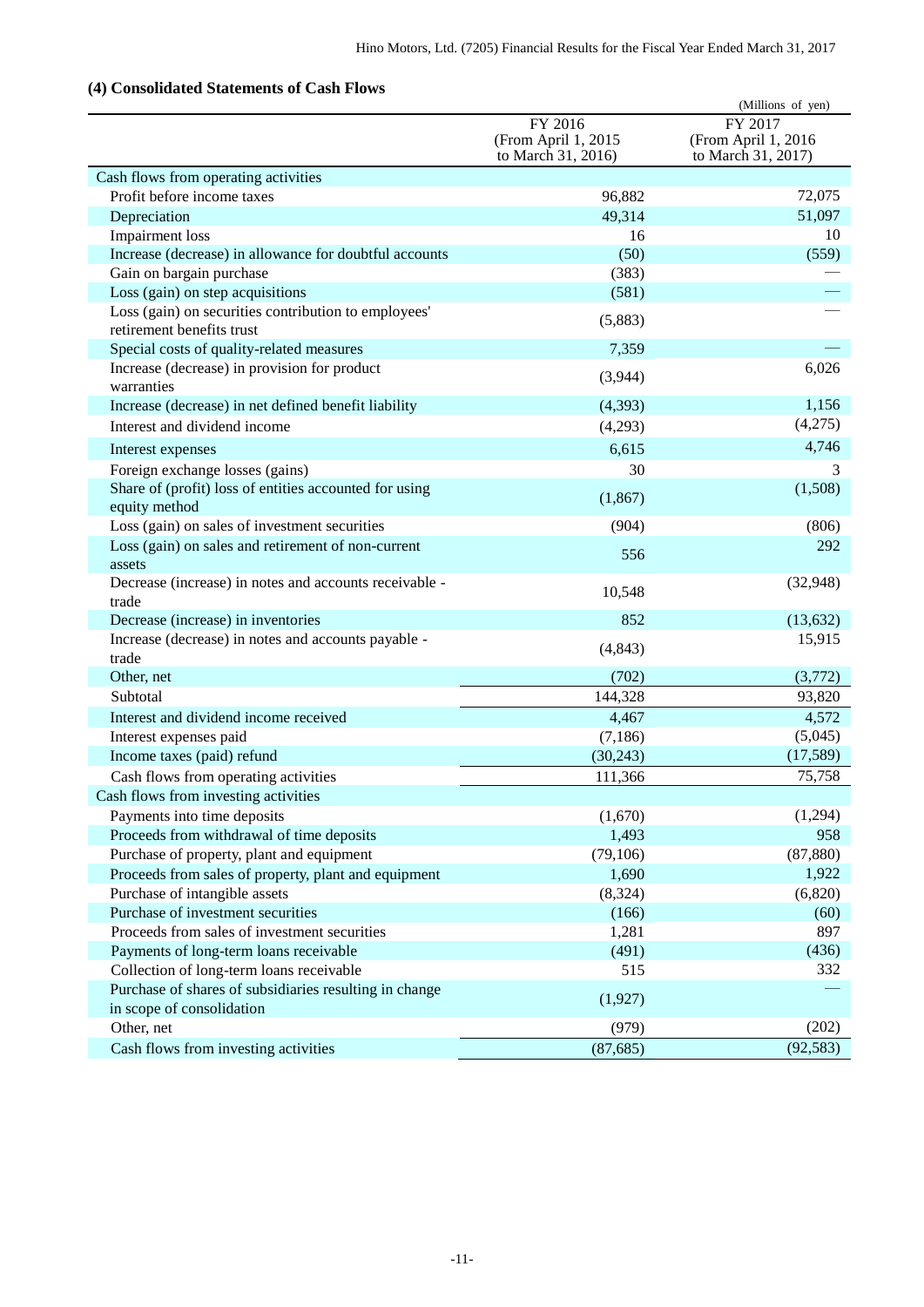|                                                                 |                                                      | (Millions of yen)                                     |
|-----------------------------------------------------------------|------------------------------------------------------|-------------------------------------------------------|
|                                                                 | FY 2016<br>(From April 1, 2015<br>to March 31, 2016) | FY 2017<br>(From April 1, 2016)<br>to March 31, 2017) |
| Cash flows from financing activities                            |                                                      |                                                       |
| Net increase (decrease) in short-term loans payable             | 262                                                  | (23, 452)                                             |
| Increase (decrease) in commercial papers                        |                                                      | 59,000                                                |
| Proceeds from long-term loans payable                           | 9,804                                                | 2,886                                                 |
| Repayments of long-term loans payable                           | (5,901)                                              | (2,537)                                               |
| Proceeds from share issuance to non-controlling<br>shareholders | 538                                                  |                                                       |
| Cash dividends paid                                             | (24,079)                                             | (16, 633)                                             |
| Other, net                                                      | (2,744)                                              | (1,801)                                               |
| Cash flows from financing activities                            | (22, 120)                                            | 17,461                                                |
| Effect of exchange rate change on cash and cash<br>equivalents  | (3,169)                                              | (3,461)                                               |
| Net increase (decrease) in cash and cash equivalents            | (1,609)                                              | (2,825)                                               |
| Cash and cash equivalents at the beginning of the period        | 35,558                                               | 33,949                                                |
| Cash and cash equivalents at the end of the period              | 33,949                                               | 31,123                                                |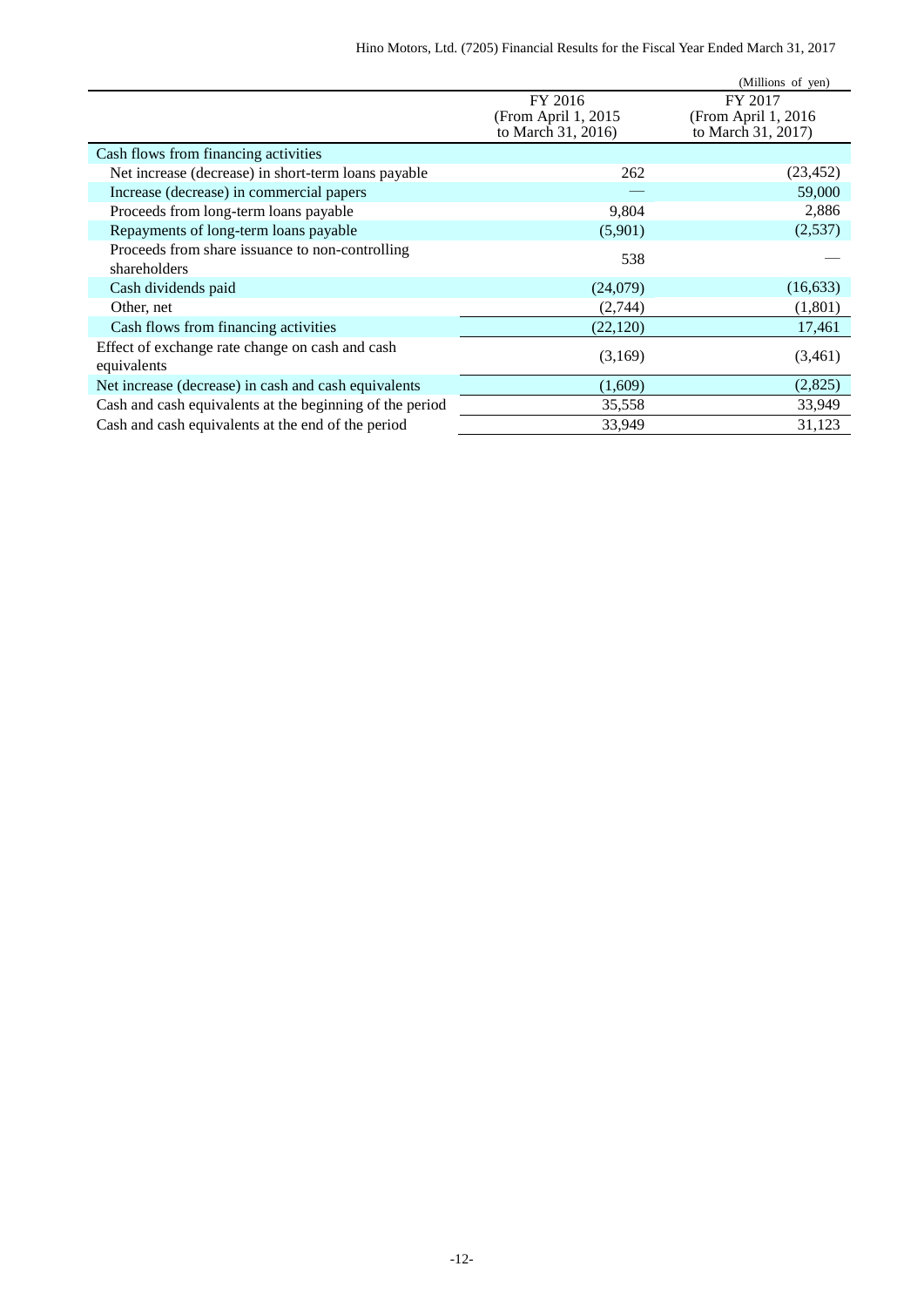#### <span id="page-13-0"></span>**(5) Notes on Going Concern Assumption**

There is no related information.

### <span id="page-13-1"></span>**(6) Changes in Accounting Policies, Accounting Estimates and Restatements**

### **(Changes in Accounting Policies)**

### **(Application of Practical Solution on a Change in Depreciation Method due to Tax Reform 2016)**

In line with a revision of tax regulations, we applied the "Practical Solution on a Change in Depreciation Method due to Tax Reform 2016" (Practical Solution Report No.32 of June 17, 2016) in this consolidated fiscal year and changed the depreciation method for facilities attached to buildings and structures that were acquired after April 1, 2016 from the declining balance method to the straight-line method.

As a result, the operating income, ordinary income, and profit before income taxes for this consolidated fiscal year increased by 540 million yen.

#### <span id="page-13-2"></span>**(7) Additional information**

#### **(Application of the Implementation Guidance on Recoverability of Deferred Tax Assets)**

We applied the "Implementation Guidance on Recoverability of Deferred Tax Assets" (ASBJ Guidance No.26 of March 28, 2016) from this consolidated fiscal year.

#### <span id="page-13-3"></span>**(8) Notes to Consolidated Financial Statements**

#### <span id="page-13-4"></span>**(Segment Information)**

### 1. Overview of Report Segment

The reporting segment for our company can acquire separate financial information for individual components of our company, and is the target of periodic evaluations so that the board of directors can determine allocation of management resources and evaluate results.

The main business of our company is production and sales of trucks and buses, as well as production on commission for Toyota Motor Corporation and other services such as development and planning of related products. Domestic and overseas areas are covered by our company and domestic subsidiaries or local overseas subsidiaries respectively, with strategies created for each market for the services and products handled.

Therefore, our company production and sales structure is composed of separate regional segments, with these segments reported as "Japan" and "Asia".

2. Method of calculating amounts for Sales, Earnings, Losses, Assets and Other Categories for Each Reporting Segment

The accounting method for report segments is mostly the same as the one used for producing consolidated financial statements. The internal returns and transfers for each segment are based on current market prices.

### (Application of Practical Solution on a Change in Depreciation Method due to Tax Reform 2016)

As stated in "Changes in Accounting Policies", since the method of depreciation associated with equipment and structures attached to buildings acquired after April 1, 2016 has been changed from the declining-balance method to the straight-line method in accordance with the revision to the Corporation Tax Act, the depreciation method for the "Japan" segment has changed as well.

Profit for the "Japan" segment in the current consolidated financial statement has increased by ¥540 million from that calculated with the previous method.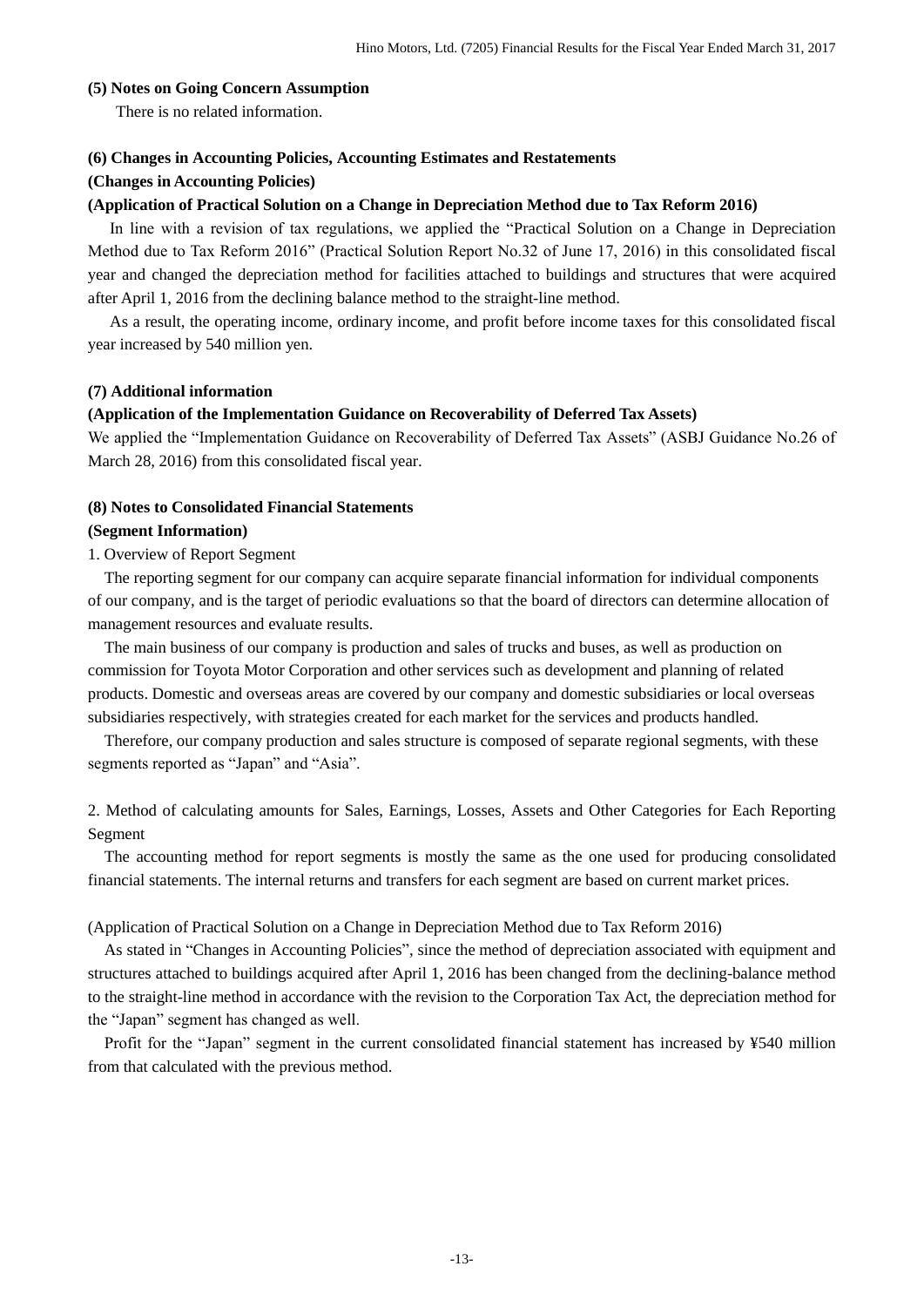#### 3. Information on Amounts for Sales, Earnings, Losses, Assets and Other Categories for Each Reporting Segment

| Previous Piscal Teal (Profil April 1, 2015 to March 31, 2010) |           |                       |           |          |           |            | (TVITHIOHS OF YELL)       |
|---------------------------------------------------------------|-----------|-----------------------|-----------|----------|-----------|------------|---------------------------|
|                                                               |           | <b>Report Segment</b> |           |          |           | Adjusted   | Consolidated<br>financial |
|                                                               | Japan     | Asia                  | Total     | Other *1 | Total     | Amount*2   | statements<br>amount $*3$ |
| Net Sales                                                     |           |                       |           |          |           |            |                           |
| Sales to External                                             | 1,142,682 | 373,583               | 1,516,265 | 229,274  | 1,745,540 |            | 1,745,540                 |
| Customers                                                     |           |                       |           |          |           |            |                           |
| <b>Inter-Segment Sales</b>                                    | 237,931   | 8,384                 | 246,315   |          | 248,487   |            |                           |
| and Transfers                                                 |           |                       |           | 2,171    |           | (248, 487) |                           |
| Total                                                         | 1,380,613 | 381,967               | 1,762,581 | 231,446  | 1,994,027 | (248, 487) | 1,745,540                 |
| <b>Segment Earnings</b>                                       | 67,638    | 14,606                | 82,245    | 10,895   | 93,140    | 5,146      | 98,287                    |
| <b>Segment Assets</b>                                         | 831,962   | 238,216               | 1,070,178 | 108,513  | 1,178,692 | (58, 804)  | 1,119,888                 |
| <b>Other Categories</b>                                       |           |                       |           |          |           |            |                           |
| Depreciation and<br>amortization                              | 37,616    | 9,826                 | 47,442    | 1,872    | 49,314    |            | 49,314                    |
| Investment in Equity<br><b>Method Affiliates</b>              | 19,842    | 1,376                 | 21,218    | 210      | 21,429    |            | 21,429                    |
| Increase in Tangible                                          |           |                       |           |          |           |            |                           |
| and Intangible Fixed                                          | 77,757    | 14,731                | 92,489    | 3,910    | 96,399    |            | 96,399                    |
| Assets                                                        |           |                       |           |          |           |            |                           |

Previous Fiscal Year (From April 1, 2015 to March 31, 2016) (Millions of yen)

\*1 The "other" section is the regions not included in the reporting segments, including North America and Oceania.

\*2 The adjusted amount is as listed below.

(1) The adjusted amount of segment earnings of ¥ 5,146 million includes adjustments for eliminated accounts and inventory assets in inter-segment.

(2) The adjusted amount of segment assets of ¥ (58,804) million includes elimination of debts and credits and inventory assets in inter-segment.

\*3 Segment earnings are adjusted with operating income from the consolidated statement of income.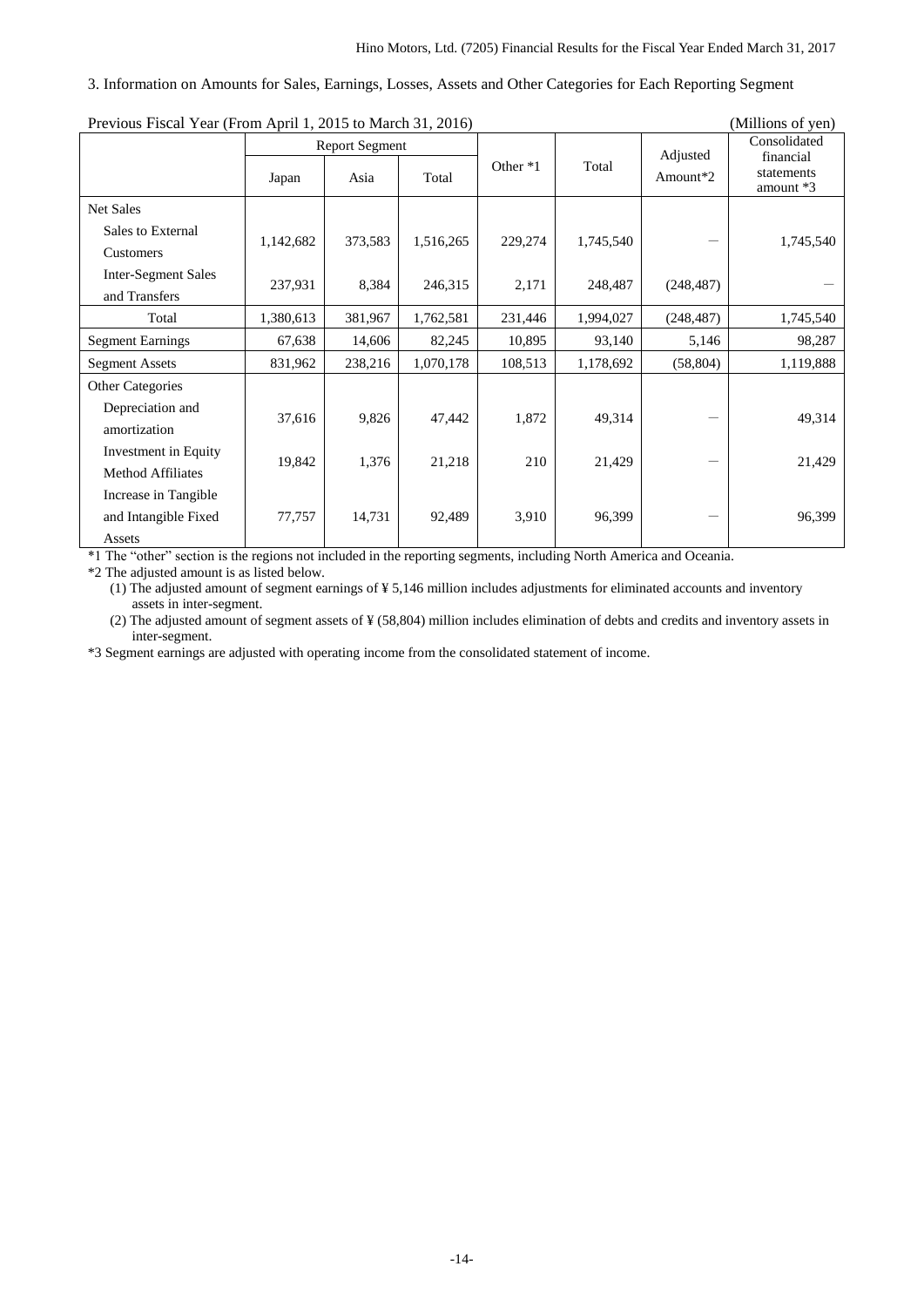| Current Fiscal Tear (From April 1, 2010 to March 31, 2017) |           |                               |           |          | (MIIIIOIIS OL VEIL) |                      |                                                      |
|------------------------------------------------------------|-----------|-------------------------------|-----------|----------|---------------------|----------------------|------------------------------------------------------|
|                                                            | Japan     | <b>Report Segment</b><br>Asia | Total     | Other *1 | Total               | Adjusted<br>Amount*2 | Consolidated<br>financial<br>statements<br>amount *3 |
| <b>Net Sales</b>                                           |           |                               |           |          |                     |                      |                                                      |
| Sales to External                                          | 1,168,480 | 314,763                       | 1,483,243 | 200,477  | 1,683,720           |                      | 1,683,720                                            |
| Customers                                                  |           |                               |           |          |                     |                      |                                                      |
| <b>Inter-Segment Sales</b>                                 | 222,346   | 12,794                        | 235,140   | 2,766    | 237,907             | (237,907)            |                                                      |
| and Transfers                                              |           |                               |           |          |                     |                      |                                                      |
| Total                                                      | 1,390,826 | 327,557                       | 1,718,383 | 203,243  | 1,921,627           | (237,907)            | 1,683,720                                            |
| <b>Segment Earnings</b>                                    | 43,897    | 17,388                        | 61,286    | 7,971    | 69,258              | 1,919                | 71,178                                               |
| <b>Segment Assets</b>                                      | 896,232   | 244,389                       | 1,140,621 | 111,920  | 1,252,542           | (60, 157)            | 1,192,385                                            |
| <b>Other Categories</b>                                    |           |                               |           |          |                     |                      |                                                      |
| Depreciation and                                           | 39,774    | 9,316                         | 49,091    | 2,006    | 51,097              |                      | 51,097                                               |
| amortization                                               |           |                               |           |          |                     |                      |                                                      |
| Investment in Equity                                       | 20,116    | 261                           | 20,377    | 235      | 20,613              |                      | 20,613                                               |
| <b>Method Affiliates</b>                                   |           |                               |           |          |                     |                      |                                                      |
| Increase in Tangible                                       | 75,513    | 3,518                         | 79,031    | 2,270    | 81,302              |                      | 81,302                                               |
| and Intangible Fixed                                       |           |                               |           |          |                     |                      |                                                      |
| Assets                                                     |           |                               |           |          |                     |                      |                                                      |

Current Fiscal Year (From April 1, 2016 to March 31, 2017) (Millions of yen)

\*1 The "other" section is the regions not included in the reporting segments, including North America and Oceania.

\*2 The adjusted amount is as listed below.

(1) The adjusted amount of segment earnings of ¥ 1,919 million includes adjustments for eliminated accounts and inventory assets in inter-segment.

(2) The adjusted amount of segment assets of ¥ (60,157) million includes elimination of debts and credits and inventory assets in inter-segment.

\*3 Segment earnings are adjusted with operating income from the consolidated statement of income.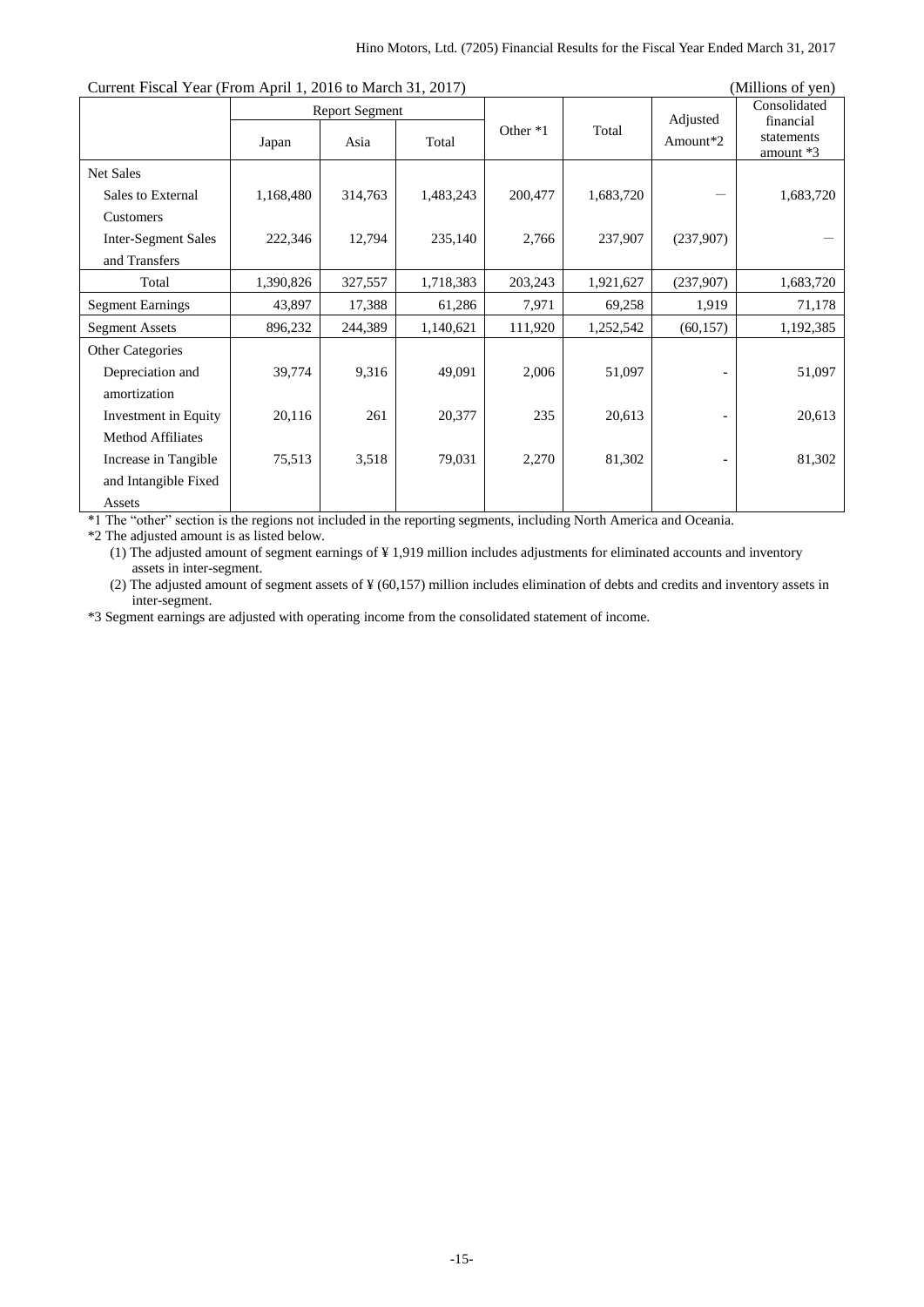### <span id="page-16-0"></span>**(Per Share Information)**

| FY 2016                                |            | FY 2017                                |            |  |
|----------------------------------------|------------|----------------------------------------|------------|--|
| (From April 1, 2015 to March 31, 2016) |            | (From April 1, 2016 to March 31, 2017) |            |  |
| Net assets per share                   | 748.89 yen | Net assets per share                   | 811.07 yen |  |
| Profit per share                       | 113.62 yen | Profit per share                       | 86.15 yen  |  |
| Diluted Profit per share               | 113.51 yen | Diluted Profit per share               | 86.11 yen  |  |

(Note) The base for calculating profit per share and diluted profit per share are as follows:

|                                                                | FY 2016                                | FY 2017                                |
|----------------------------------------------------------------|----------------------------------------|----------------------------------------|
|                                                                | (From April 1, 2015 to March 31, 2016) | (From April 1, 2016 to March 31, 2017) |
| Profit per share                                               |                                        |                                        |
| Profit attributable to owners of parent                        |                                        |                                        |
| (Millions of yen)                                              | 65,130                                 | 49,408                                 |
| Amount not attributable to common shareholders                 |                                        |                                        |
| (Millions of yen)                                              |                                        |                                        |
| Profit attributable to owners of parent associated             |                                        |                                        |
| with common shares                                             | 65,130                                 | 49,408                                 |
| (Millions of yen)                                              |                                        |                                        |
| Average number of common shares<br>(Shares)                    | 573,245,187                            | 573,507,059                            |
|                                                                |                                        |                                        |
| Diluted Profit per share                                       |                                        |                                        |
| Current-term Profit attributable to owners of                  |                                        |                                        |
| parent adjustment                                              |                                        |                                        |
| (Millions of yen)                                              |                                        |                                        |
| Increase in the number of common shares                        |                                        |                                        |
| (Shares)                                                       | 530,303                                | 293,748                                |
| Increase in the number of stock acquisition rights<br>(Shares) | 530,303                                | 293,748                                |

## <span id="page-16-1"></span>**(Significant Subsequent Events)**

There is no related information.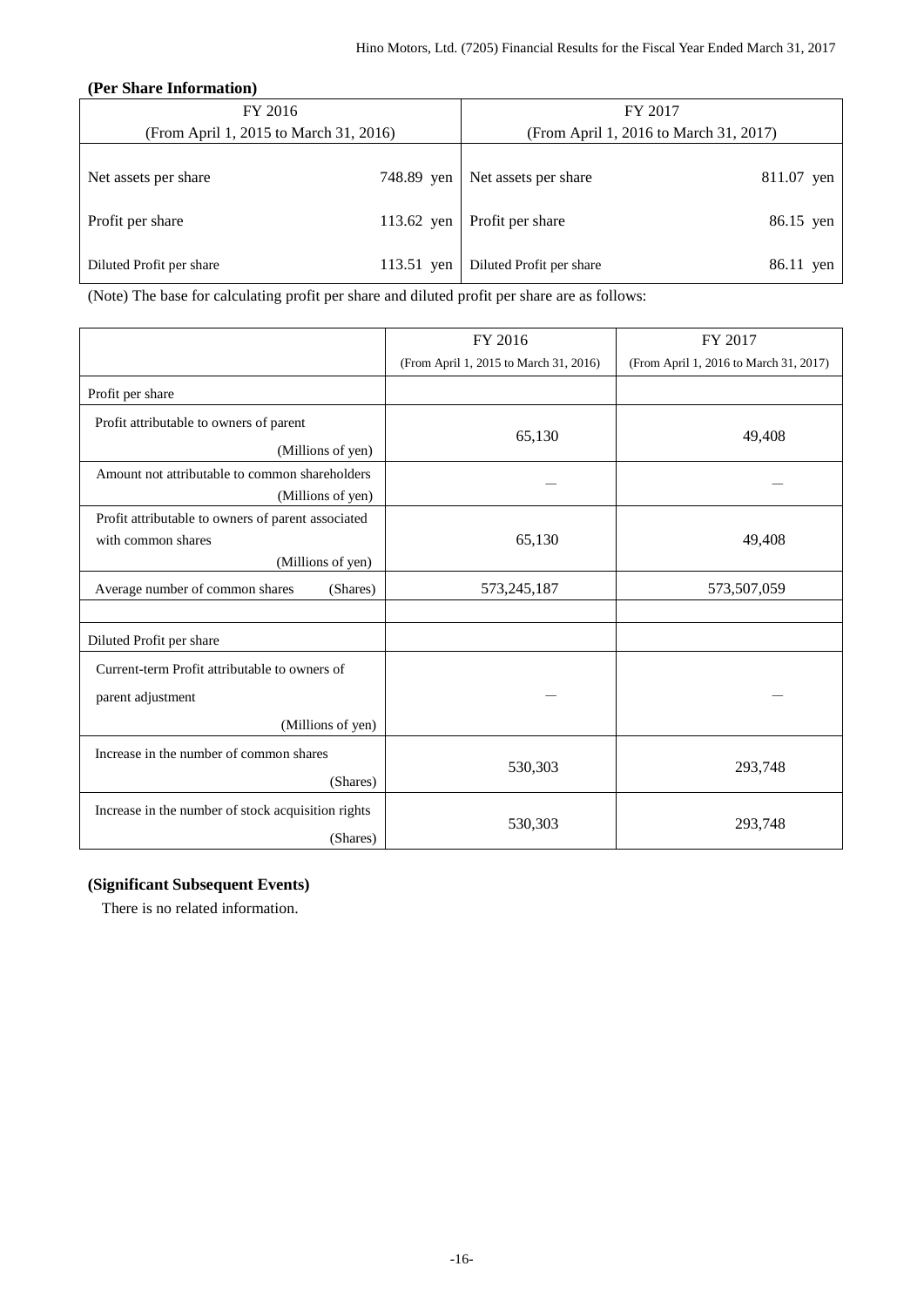# <span id="page-17-0"></span>**4. Non-Consolidated Financial Statements**

## <span id="page-17-1"></span>**(1) Non-Consolidated Balance Sheets**

|                                            |                        | (Millions of yen)      |
|--------------------------------------------|------------------------|------------------------|
|                                            | FY 2016                | FY 2017                |
|                                            | (As of March 31, 2016) | (As of March 31, 2017) |
| Assets                                     |                        |                        |
| Current assets                             |                        |                        |
| Cash and deposits                          | 2,199                  | 3,064                  |
| Notes receivable - trade                   | 868                    | 404                    |
| Accounts receivable - trade                | 199,343                | 224,931                |
| Merchandise and finished goods             | 37,729                 | 44,249                 |
| Work in process                            | 18,342                 | 18,664                 |
| Raw materials and supplies                 | 5,495                  | 6,703                  |
| Prepaid expenses                           | 425                    | 563                    |
| Deferred tax assets                        | 18,152                 | 18,537                 |
| Short-term loans receivable                | 64,002                 | 69,657                 |
| Other                                      | 20,853                 | 15,933                 |
| Allowance for doubtful accounts            | (2, 131)               | (1,729)                |
| Total current assets                       | 365,281                | 400,979                |
| Non-current assets                         |                        |                        |
| Property, plant and equipment              |                        |                        |
| Buildings, net                             | 43,320                 | 69,227                 |
| Structures, net                            | 7,472                  | 13,748                 |
| Machinery and equipment, net               | 40,536                 | 59,496                 |
| Vehicles, net                              | 2,852                  | 3,065                  |
| Tools, furniture and fixtures, net         | 7,046                  | 8,489                  |
| Land                                       | 36,022                 | 37,985                 |
| Leased assets, net                         | 1,189                  | 974                    |
| Construction in progress                   | 47,069                 | 12,659                 |
| Total property, plant and equipment        | 185,510                | 205,647                |
| Intangible assets                          |                        |                        |
| Software                                   | 18,665                 | 17,862                 |
| Right of using facilities                  | 503                    | 502                    |
| Total intangible assets                    | 19,169                 | 18,364                 |
| Investments and other assets               |                        |                        |
| Investment securities                      | 60,206                 | 63,965                 |
| Shares of subsidiaries and associates      | 59,996                 | 60,313                 |
| Investments in capital                     | 23                     | 23                     |
| Investments in capital of subsidiaries and | 6,888                  | 3,957                  |
| associates                                 |                        |                        |
| Long-term loans receivable                 | 16,122                 | 16,459                 |
| Long-term prepaid expenses                 | 1,631                  | 1,765                  |
| Other                                      | 2,573                  | 2,572                  |
| Allowance for doubtful accounts            | (2,785)                | (2,737)                |
| Allowance for investment loss              | (1,588)                |                        |
| Total investments and other assets         | 143,066                | 146,319                |
| Total non-current assets                   | 347,745                | 370,331                |
| Total assets                               | 713,027                | 771,311                |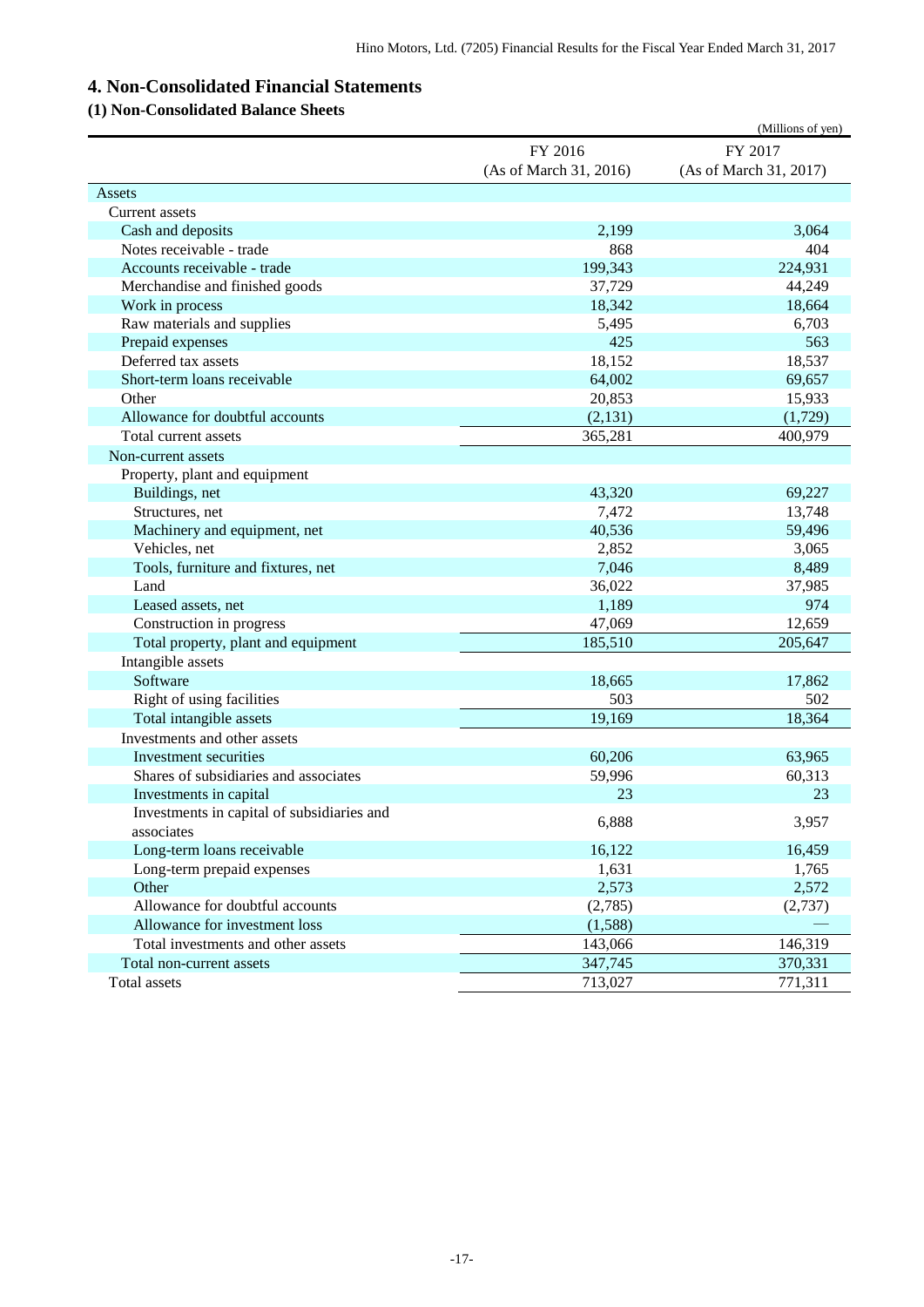|                                             |                        | (Millions of yen)      |
|---------------------------------------------|------------------------|------------------------|
|                                             | FY 2016                | FY 2017                |
|                                             | (As of March 31, 2016) | (As of March 31, 2017) |
| Liabilities                                 |                        |                        |
| <b>Current liabilities</b>                  |                        |                        |
| Notes payable - trade                       | 186                    | 224                    |
| Accounts payable - trade                    | 151,597                | 163,785                |
| Short-term loans payable                    | 40,454                 | 13,905                 |
| Commercial papers                           |                        | 59,000                 |
| Current portion of long-term loans payable  | $\mathbf{0}$           | 3,364                  |
| Lease obligations                           | 236                    | 241                    |
| Accounts payable - other                    | 36,334                 | 19,008                 |
| Accrued expenses                            | 42,596                 | 46,618                 |
| Income taxes payable                        | 1,185                  | 2,785                  |
| Deposits received                           | 16,845                 | 23,072                 |
| Provision for directors' bonuses            | 276                    | 255                    |
| Provision for product warranties            | 28,252                 | 34,278                 |
| Other                                       | 851                    | 1,129                  |
| Total current liabilities                   | 318,816                | 367,668                |
| Non-current liabilities                     |                        |                        |
| Long-term loans payable                     | 11,586                 | 8,246                  |
| Lease obligations                           | 1,097                  | 863                    |
| Deferred tax liabilities                    | 6,593                  | 7,322                  |
| Provision for retirement benefits           | 21,784                 | 22,140                 |
| Long-term accounts payable - other          | 661                    | 650                    |
| Asset retirement obligations                | 947                    | 948                    |
| Other                                       | 853                    | 978                    |
| Total non-current liabilities               | 43,523                 | 41,151                 |
| <b>Total liabilities</b>                    | 362,340                | 408,819                |
| Net assets                                  |                        |                        |
| Shareholders' equity                        |                        |                        |
| Capital stock                               | 72,717                 | 72,717                 |
| Capital surplus                             |                        |                        |
| Legal capital surplus                       | 64,307                 | 64,307                 |
| Other capital surplus                       | 713                    | 782                    |
| Total capital surplus                       | 65,020                 | 65,089                 |
| Retained earnings                           |                        |                        |
| Legal retained earnings                     | 7,103                  | 7,103                  |
| Other retained earnings                     |                        |                        |
| Reserve for advanced depreciation of        | 6,380                  | 5,868                  |
| non-current assets                          |                        |                        |
| Reserve for special depreciation            | 88                     | 53                     |
| General reserve                             | 120,000                | 140,000                |
| Retained earnings brought forward           | 50,181                 | 39,763                 |
| Total retained earnings                     | 183,752                | 192,788                |
| Treasury shares                             | (401)                  | (298)                  |
| Total shareholders' equity                  | 321,088                | 330,297                |
| Valuation and translation adjustments       |                        |                        |
| Valuation difference on available-for-sale  |                        |                        |
| securities                                  | 29,483                 | 32,144                 |
| Deferred gains or losses on hedges          | 15                     | (4)                    |
| Total valuation and translation adjustments | 29,499                 | 32,140                 |
| Subscription rights to shares               | 99                     | 53                     |
| Total net assets                            | 350,686                | 362,491                |
| Total liabilities and net assets            | 713,027                | 771,311                |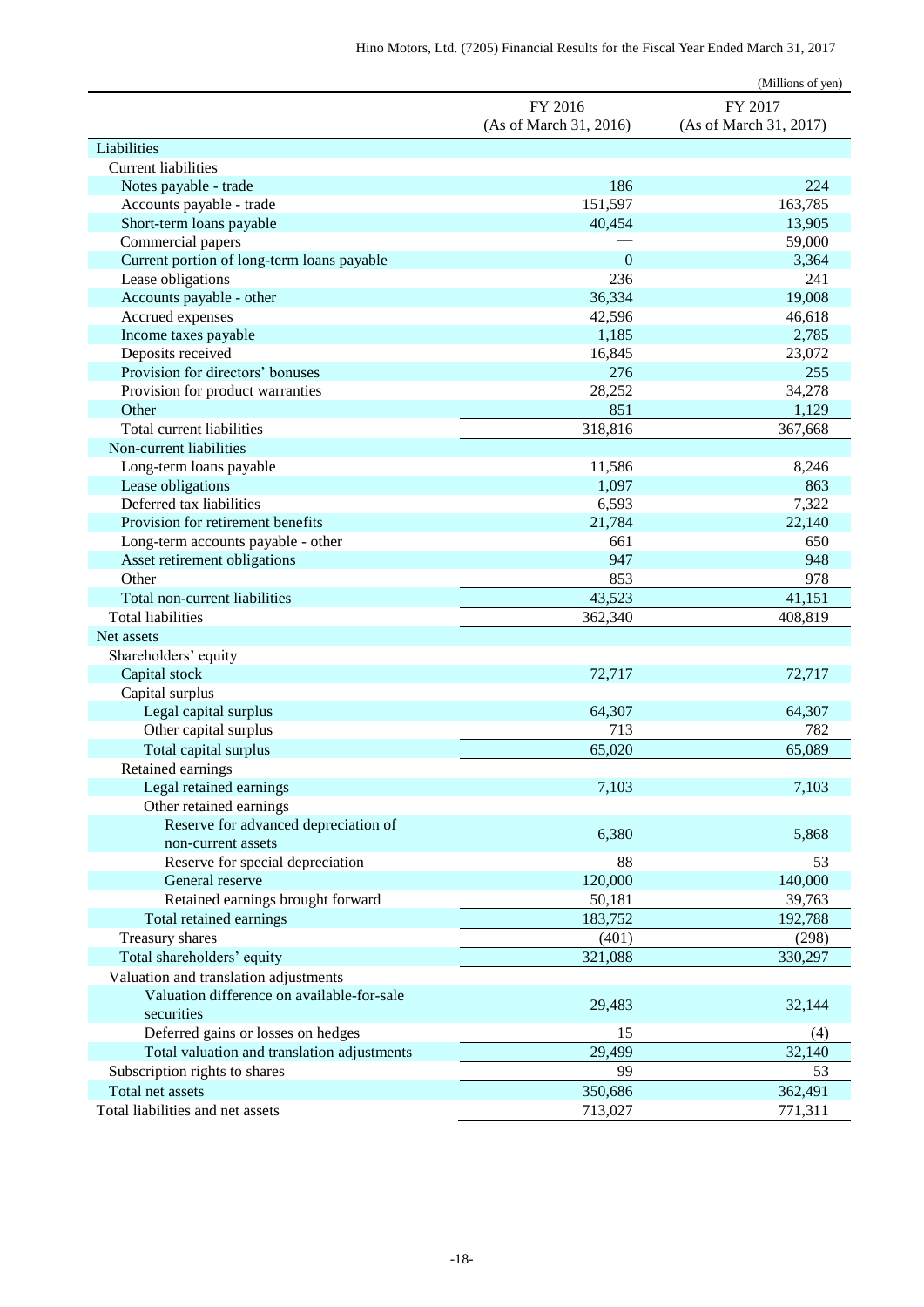## <span id="page-19-0"></span>**(2) Non-Consolidated Statements of Income**

|                                                    |                     | (Millions of yen)   |
|----------------------------------------------------|---------------------|---------------------|
|                                                    | FY 2016             | FY 2017             |
|                                                    | (From April 1, 2015 | (From April 1, 2016 |
|                                                    | to March 31, 2016)  | to March 31, 2017)  |
| Net sales                                          | 1,222,945           | 1,215,819           |
| Cost of sales                                      |                     |                     |
| Beginning finished goods                           | 32,901              | 37,729              |
| Cost of products manufactured                      | 1,036,956           | 1,040,238           |
| Total                                              | 1,069,858           | 1,077,968           |
| Ending finished goods                              | 37,729              | 44,249              |
| Cost of finished goods sold                        | 1,032,128           | 1,033,719           |
| Gross profit                                       | 190,817             | 182,099             |
| Selling, general and administrative expenses       |                     |                     |
| Sales commission                                   | 54,630              | 66,416              |
| Transportation and warehousing expenses            | 9,116               | 7,215               |
| Provision for product warranties                   | 28,252              | 34,278              |
| Advertising expenses                               | 3,734               | 3,415               |
| Salaries and allowances                            | 16,342              | 17,240              |
| Provision for directors' bonuses                   | 276                 | 255                 |
| Provision for retirement benefits                  | 872                 | 988                 |
| Rent expenses                                      | 3,185               | 3,579               |
| Depreciation                                       | 4,927               | 5,080               |
| Other                                              | 19,641              | 19,782              |
| Total selling, general and administrative expenses | 140,978             | 158,253             |
| Operating income                                   | 49,839              | 23,846              |
| Non-operating income                               |                     |                     |
| Interest income                                    | 1,107               | 1,461               |
| Dividend income                                    | 9,425               | 8,641               |
| Rent income                                        | 992                 | 951                 |
| Miscellaneous income                               | 3,264               | 613                 |
| Total non-operating income                         | 14,790              | 11,669              |
| Non-operating expenses                             |                     |                     |
| Interest expenses                                  | 786                 | 1,063               |
| Depreciation                                       | 184                 | 186                 |
| Foreign exchange losses                            | 2,066               | 1,135               |
| Miscellaneous expenses                             | 782                 | 938                 |
| Total non-operating expenses                       | 3,818               | 3,324               |
| Ordinary income                                    | 60,810              | 32,191              |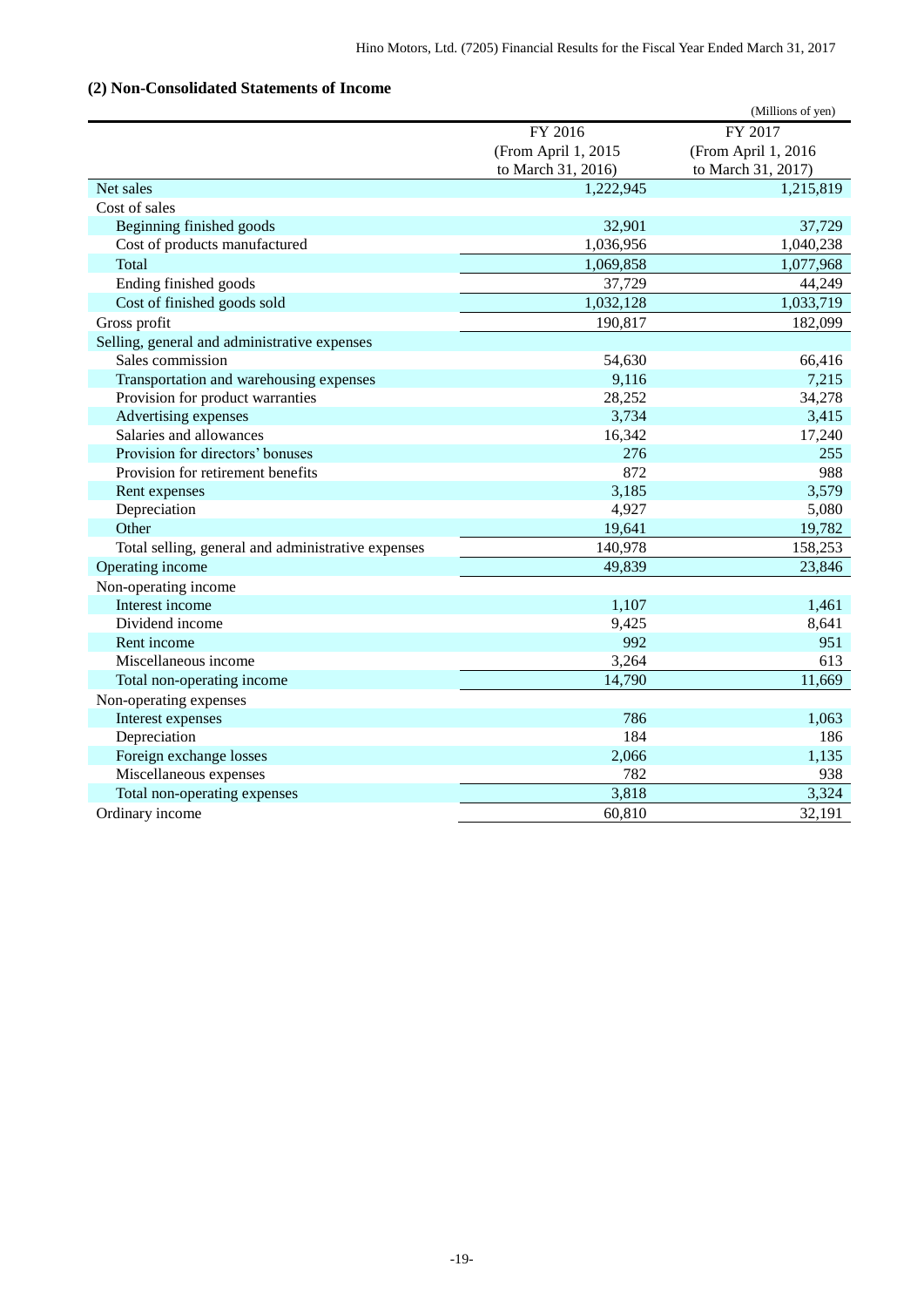|                                                    |                     | (Millions of yen)   |
|----------------------------------------------------|---------------------|---------------------|
|                                                    | FY 2016             | FY 2017             |
|                                                    | (From April 1, 2015 | (From April 1, 2016 |
|                                                    | to March 31, 2016)  | to March 31, 2017)  |
| Extraordinary income                               |                     |                     |
| Gain on sales of non-current assets                | 101                 | 45                  |
| Gain on sales of investment securities             | 833                 | 799                 |
| Gain on contribution of securities to retirement   |                     |                     |
| benefit trust                                      | 5,883               |                     |
| Other                                              | 108                 | 5                   |
| Total extraordinary income                         | 6,926               | 850                 |
| <b>Extraordinary losses</b>                        |                     |                     |
| Loss on sales and retirement of non-current assets | 326                 | 296                 |
| Loss on valuation of investments in capital of     |                     |                     |
| subsidiaries and associates                        |                     | 1,342               |
| Provision of allowance for investment loss         | 531                 |                     |
| Special costs of quality-related measures          | 7,359               |                     |
| Other                                              | 44                  | 83                  |
| Total extraordinary losses                         | 8,260               | 1,722               |
| Profit (loss) before income taxes                  | 59,476              | 31,319              |
| Income taxes - current                             | 9,392               | 6,469               |
| Income taxes - deferred                            | 5,246               | (819)               |
| Total income taxes                                 | 14,638              | 5,650               |
| Profit                                             | 44,837              | 25,669              |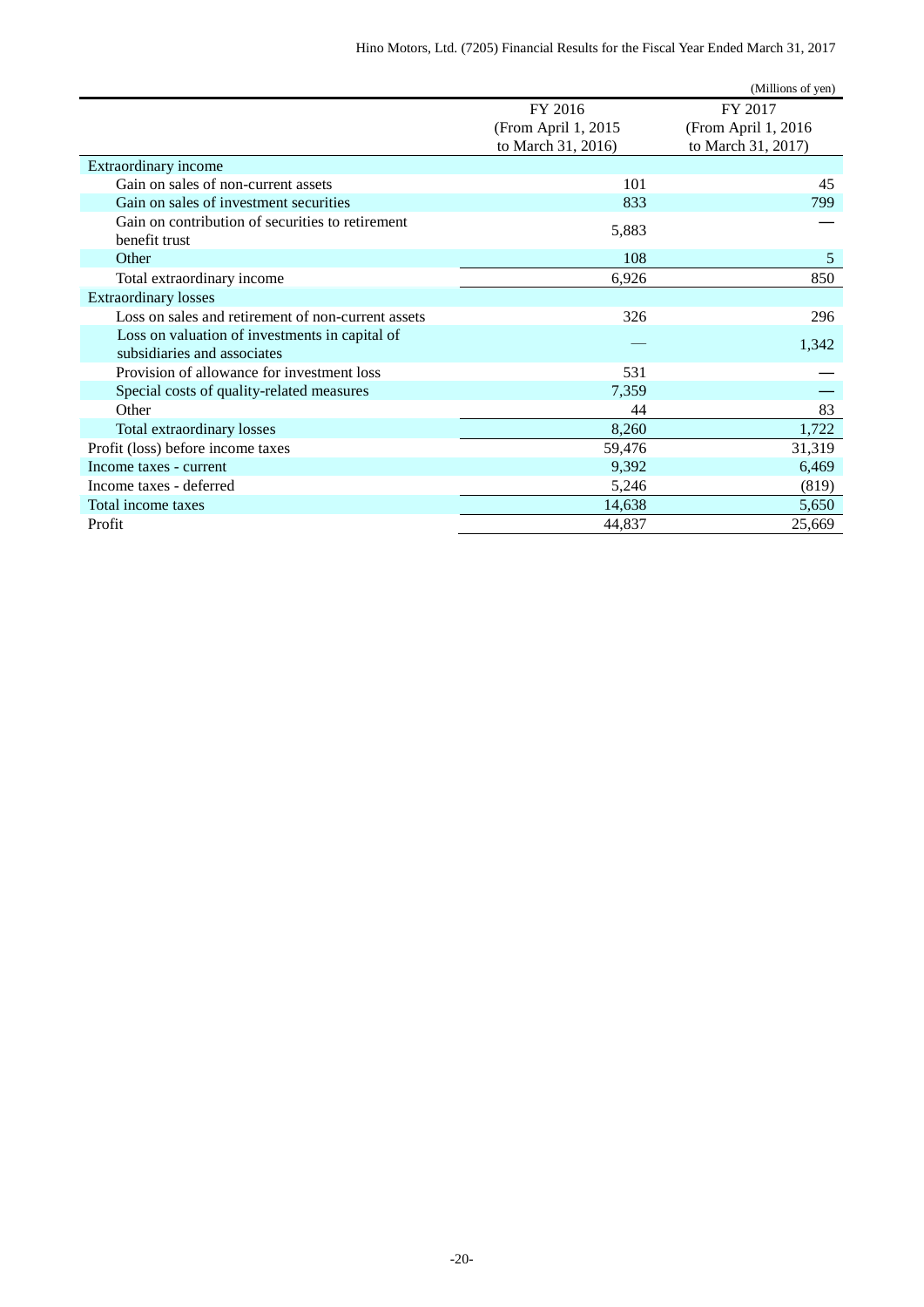### <span id="page-21-0"></span>**(3) Non-Consolidated Statements of Changes in Net Assets**

Previous Fiscal Year (From April 1, 2015 to March 31, 2016)

|                                                         |               |                          |                          |                          | (Millions of yen)          |
|---------------------------------------------------------|---------------|--------------------------|--------------------------|--------------------------|----------------------------|
|                                                         |               |                          | Shareholders' equity     |                          |                            |
|                                                         |               |                          | Retained earnings        |                          |                            |
|                                                         | Capital stock | Legal capital<br>surplus | Other capital<br>surplus | Total capital<br>surplus | Legal retained<br>earnings |
| Balance at the beginning of the<br>period               | 72,717        | 64,307                   | 662                      | 64,970                   | 7,103                      |
| Changes of items during period                          |               |                          |                          |                          |                            |
| Dividends of surplus                                    |               |                          |                          |                          |                            |
| Provision of reserve for advanced                       |               |                          |                          |                          |                            |
| depreciation of non-current assets                      |               |                          |                          |                          |                            |
| Reversal of reserve for advanced                        |               |                          |                          |                          |                            |
| depreciation of non-current assets                      |               |                          |                          |                          |                            |
| Reversal of reserve for special                         |               |                          |                          |                          |                            |
| depreciation                                            |               |                          |                          |                          |                            |
| Provision of general reserve                            |               |                          |                          |                          |                            |
| Profit                                                  |               |                          |                          |                          |                            |
| Purchase of treasury shares                             |               |                          |                          |                          |                            |
| Disposal of treasury shares                             |               |                          | 50                       | 50                       |                            |
| Net changes of items other than<br>shareholders' equity |               |                          |                          |                          |                            |
| Total changes of items during<br>period                 |               | —                        | 50                       | 50                       |                            |
| Balance at the end of the period                        | 72,717        | 64,307                   | 713                      | 65.020                   | 7,103                      |

|                                                                         | Shareholders' equity                                                   |                                        |                         |                                            |                               |                    |                                  |
|-------------------------------------------------------------------------|------------------------------------------------------------------------|----------------------------------------|-------------------------|--------------------------------------------|-------------------------------|--------------------|----------------------------------|
|                                                                         |                                                                        | Retained earnings                      |                         |                                            |                               |                    |                                  |
|                                                                         |                                                                        |                                        | Other retained earnings |                                            |                               |                    |                                  |
|                                                                         | Reserve for<br>advanced<br>depreciation<br>of<br>non-current<br>assets | Reserve for<br>special<br>depreciation | General<br>reserve      | Retained<br>earnings<br>brought<br>forward | Total<br>retained<br>earnings | Treasury<br>shares | Total<br>shareholders'<br>equity |
| Balance at the beginning of the<br>period                               | 5,214                                                                  | 106                                    | 90,000                  | 60,571                                     | 162,995                       | (485)              | 300,197                          |
| Changes of items during period                                          |                                                                        |                                        |                         |                                            |                               |                    |                                  |
| Dividends of surplus                                                    |                                                                        |                                        |                         | (24,079)                                   | (24,079)                      |                    | (24,079)                         |
| Provision of reserve for advanced<br>depreciation of non-current assets | 1,571                                                                  |                                        |                         | (1,571)                                    |                               |                    |                                  |
| Reversal of reserve for advanced<br>depreciation of non-current assets  | (406)                                                                  |                                        |                         | 406                                        | $\overline{\phantom{0}}$      |                    |                                  |
| Reversal of reserve for special<br>depreciation                         |                                                                        | (17)                                   |                         | 17                                         |                               |                    |                                  |
| Provision of general reserve                                            |                                                                        |                                        | 30,000                  | (30,000)                                   |                               |                    |                                  |
| Profit                                                                  |                                                                        |                                        |                         | 44,837                                     | 44,837                        |                    | 44,837                           |
| Purchase of treasury shares                                             |                                                                        |                                        |                         |                                            |                               | (3)                | (3)                              |
| Disposal of treasury shares                                             |                                                                        |                                        |                         |                                            |                               | 86                 | 136                              |
| Net changes of items other than<br>shareholders' equity                 |                                                                        |                                        |                         |                                            |                               |                    |                                  |
| Total changes of items during<br>period                                 | 1,165                                                                  | (17)                                   | 30,000                  | (10, 390)                                  | 20,757                        | 83                 | 20,891                           |
| Balance at the end of the period                                        | 6,380                                                                  | 88                                     | 120,000                 | 50,181                                     | 183.752                       | (401)              | 321,088                          |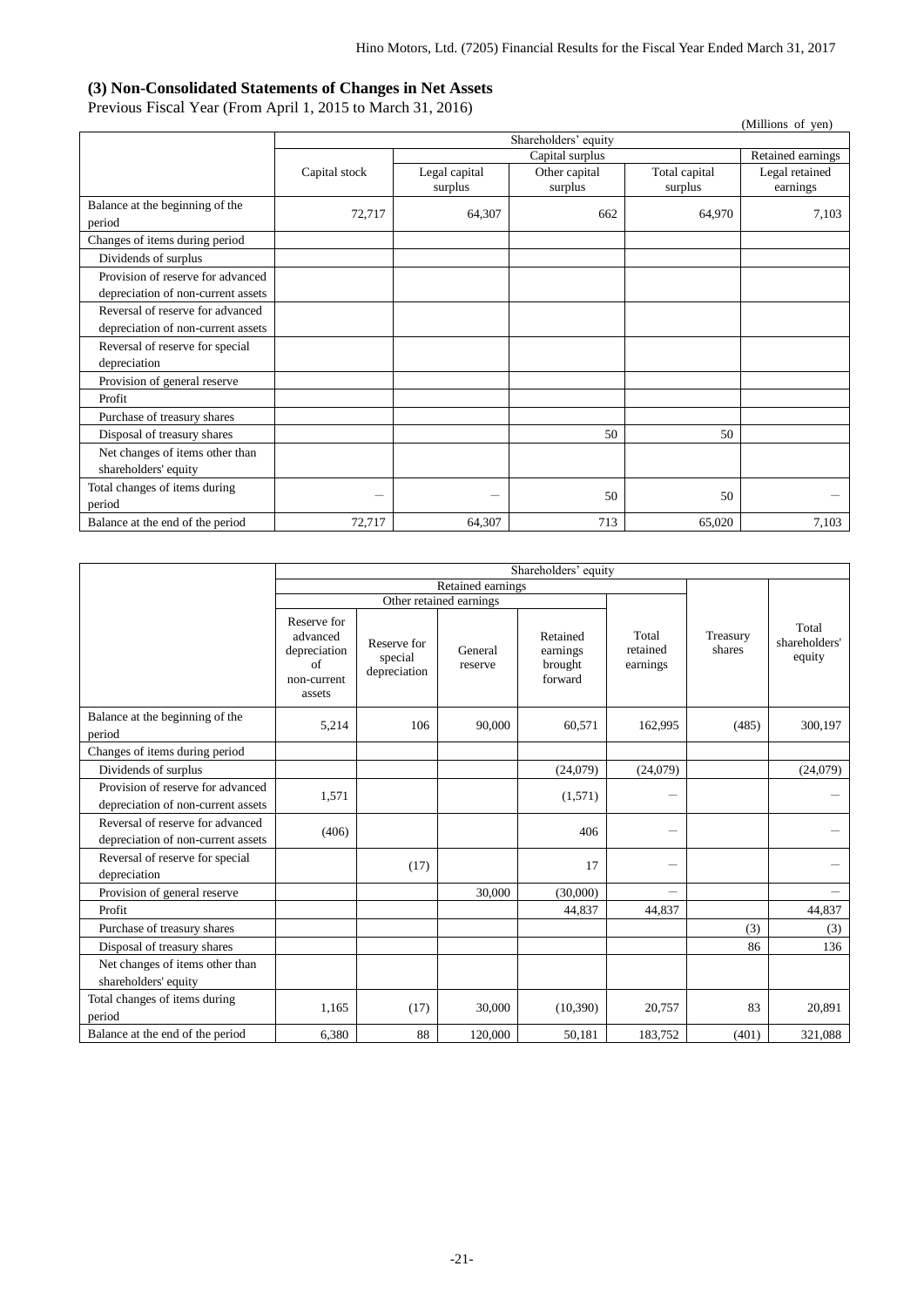|                                                                         |                                                             | Valuation and translation adjustments |                                                   |                                  |                  |
|-------------------------------------------------------------------------|-------------------------------------------------------------|---------------------------------------|---------------------------------------------------|----------------------------------|------------------|
|                                                                         | Valuation difference<br>on available-for-sale<br>securities | Deferred gains or<br>losses on hedges | Total valuation<br>and translation<br>adjustments | Subscription<br>rights to shares | Total net assets |
| Balance at the beginning of the<br>period                               | 42,608                                                      | (20)                                  | 42,587                                            | 128                              | 342,913          |
| Changes of items during period                                          |                                                             |                                       |                                                   |                                  |                  |
| Dividends of surplus                                                    |                                                             |                                       |                                                   |                                  | (24,079)         |
| Provision of reserve for advanced<br>depreciation of non-current assets |                                                             |                                       |                                                   |                                  |                  |
| Reversal of reserve for advanced<br>depreciation of non-current assets  |                                                             |                                       |                                                   |                                  |                  |
| Reversal of reserve for special<br>depreciation                         |                                                             |                                       |                                                   |                                  |                  |
| Provision of general reserve                                            |                                                             |                                       |                                                   |                                  |                  |
| Profit                                                                  |                                                             |                                       |                                                   |                                  | 44,837           |
| Purchase of treasury shares                                             |                                                             |                                       |                                                   |                                  | (3)              |
| Disposal of treasury shares                                             |                                                             |                                       |                                                   |                                  | 136              |
| Net changes of items other than<br>shareholders' equity                 | (13, 124)                                                   | 36                                    | (13,088)                                          | (29)                             | (13, 118)        |
| Total changes of items during<br>period                                 | (13, 124)                                                   | 36                                    | (13,088)                                          | (29)                             | 7,773            |
| Balance at the end of the period                                        | 29,483                                                      | 15                                    | 29,499                                            | 99                               | 350.686          |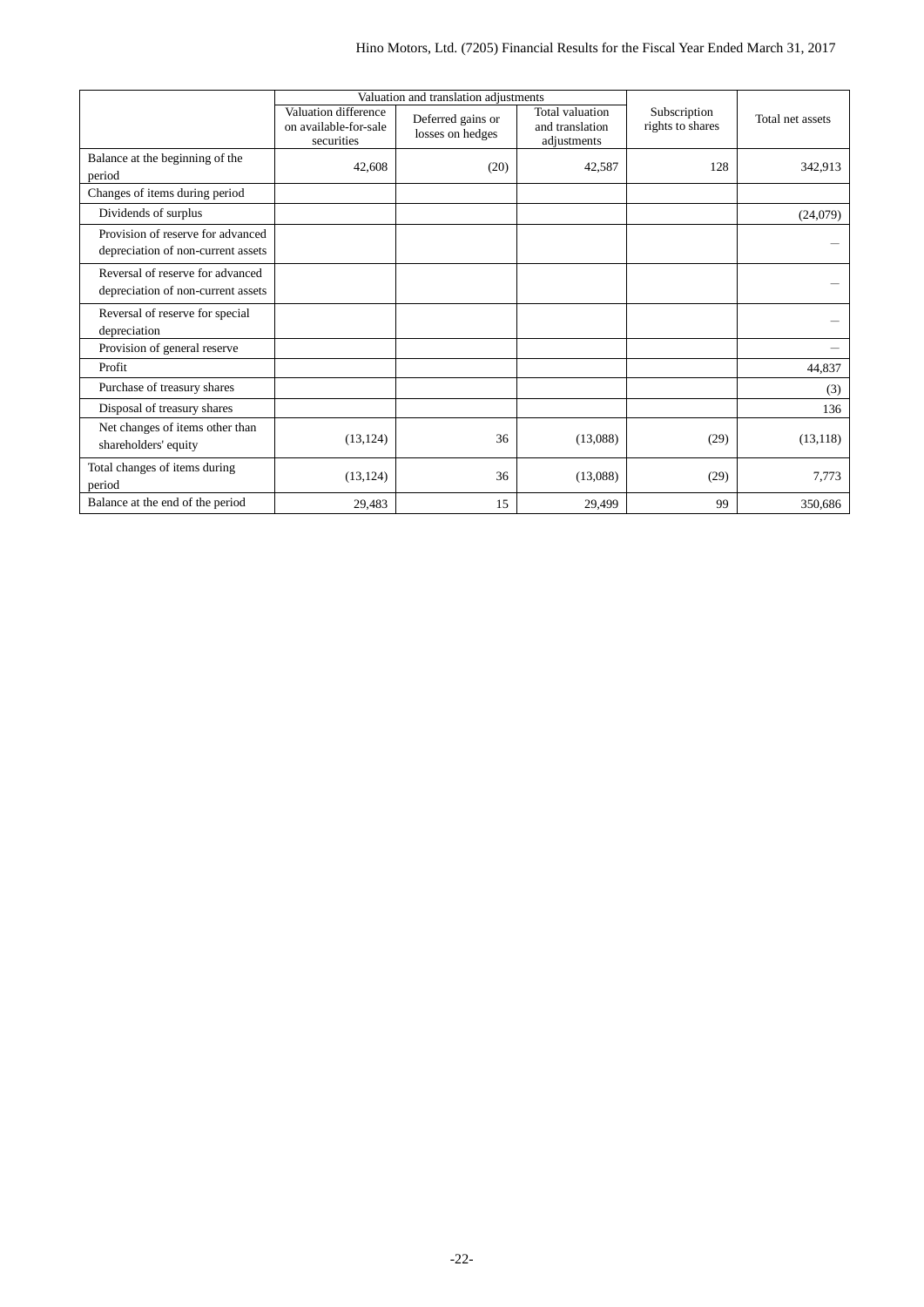### Current Fiscal Year (From April 1, 2016 to March 31, 2017)

|                                                         |               |                       |                                         |                          | (Millions of yen)          |
|---------------------------------------------------------|---------------|-----------------------|-----------------------------------------|--------------------------|----------------------------|
|                                                         |               |                       | Shareholders' equity<br>Capital surplus |                          |                            |
|                                                         |               |                       | Retained earnings                       |                          |                            |
|                                                         | Capital stock | Legal capital surplus | Other capital<br>surplus                | Total capital<br>surplus | Legal retained<br>earnings |
| Balance at the beginning of the<br>period               | 72,717        | 64,307                | 713                                     | 65,020                   | 7,103                      |
| Changes of items during period                          |               |                       |                                         |                          |                            |
| Dividends of surplus                                    |               |                       |                                         |                          |                            |
| Provision of reserve for advanced                       |               |                       |                                         |                          |                            |
| depreciation of non-current assets                      |               |                       |                                         |                          |                            |
| Reversal of reserve for advanced                        |               |                       |                                         |                          |                            |
| depreciation of non-current assets                      |               |                       |                                         |                          |                            |
| Reversal of reserve for special                         |               |                       |                                         |                          |                            |
| depreciation                                            |               |                       |                                         |                          |                            |
| Provision of general reserve                            |               |                       |                                         |                          |                            |
| Profit                                                  |               |                       |                                         |                          |                            |
| Purchase of treasury shares                             |               |                       |                                         |                          |                            |
| Disposal of treasury shares                             |               |                       | 69                                      | 69                       |                            |
| Net changes of items other than<br>shareholders' equity |               |                       |                                         |                          |                            |
| Total changes of items during<br>period                 |               |                       | 69                                      | 69                       |                            |
| Balance at the end of the period                        | 72,717        | 64,307                | 782                                     | 65,089                   | 7,103                      |

|                                                                         | Shareholders' equity                                                   |                                        |                    |                                            |                               |                    |                                  |
|-------------------------------------------------------------------------|------------------------------------------------------------------------|----------------------------------------|--------------------|--------------------------------------------|-------------------------------|--------------------|----------------------------------|
|                                                                         | Retained earnings                                                      |                                        |                    |                                            |                               |                    |                                  |
|                                                                         | Other retained earnings                                                |                                        |                    |                                            |                               |                    |                                  |
|                                                                         | Reserve for<br>advanced<br>depreciation<br>of<br>non-current<br>assets | Reserve for<br>special<br>depreciation | General<br>reserve | Retained<br>earnings<br>brought<br>forward | Total<br>retained<br>earnings | Treasury<br>shares | Total<br>shareholders'<br>equity |
| Balance at the beginning of the<br>period                               | 6,380                                                                  | 88                                     | 120,000            | 50,181                                     | 183,752                       | (401)              | 321,088                          |
| Changes of items during period                                          |                                                                        |                                        |                    |                                            |                               |                    |                                  |
| Dividends of surplus                                                    |                                                                        |                                        |                    | (16, 633)                                  | (16, 633)                     |                    | (16, 633)                        |
| Provision of reserve for advanced<br>depreciation of non-current assets |                                                                        |                                        |                    |                                            |                               |                    |                                  |
| Reversal of reserve for advanced<br>depreciation of non-current assets  | (511)                                                                  |                                        |                    | 511                                        |                               |                    |                                  |
| Reversal of reserve for special<br>depreciation                         |                                                                        | (34)                                   |                    | 34                                         |                               |                    |                                  |
| Provision of general reserve                                            |                                                                        |                                        | 20,000             | (20,000)                                   |                               |                    |                                  |
| Profit                                                                  |                                                                        |                                        |                    | 25,669                                     | 25,669                        |                    | 25,669                           |
| Purchase of treasury shares                                             |                                                                        |                                        |                    |                                            |                               | (1)                | (1)                              |
| Disposal of treasury shares                                             |                                                                        |                                        |                    |                                            |                               | 105                | 174                              |
| Net changes of items other than<br>shareholders' equity                 |                                                                        |                                        |                    |                                            |                               |                    |                                  |
| Total changes of items during<br>period                                 | (511)                                                                  | (34)                                   | 20,000             | (10, 418)                                  | 9,035                         | 103                | 9,208                            |
| Balance at the end of the period                                        | 5,868                                                                  | 53                                     | 140,000            | 39,763                                     | 192,788                       | (298)              | 330,297                          |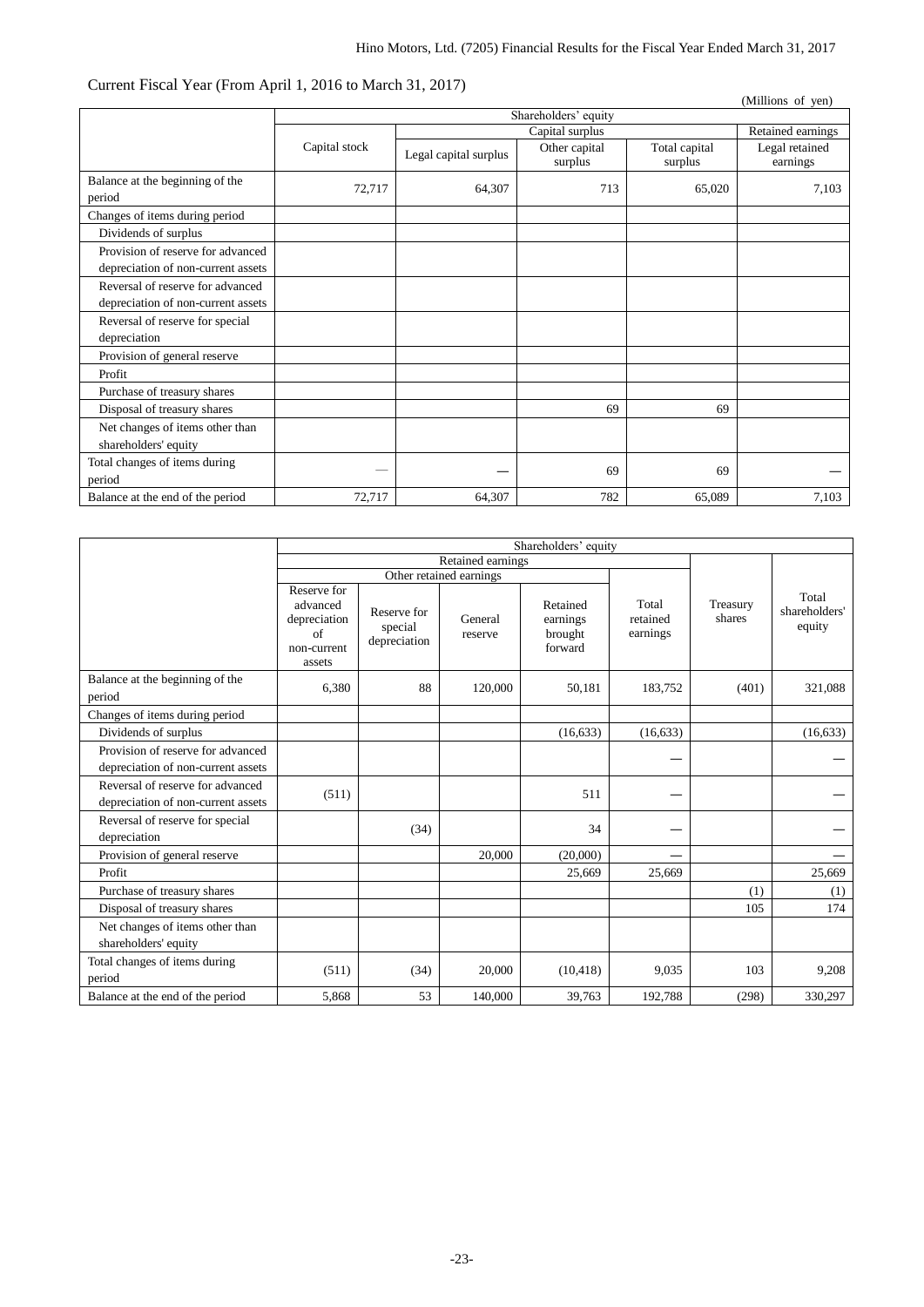|                                                                         |                                                             | Valuation and translation adjustments |                                                   |                                  |                  |
|-------------------------------------------------------------------------|-------------------------------------------------------------|---------------------------------------|---------------------------------------------------|----------------------------------|------------------|
|                                                                         | Valuation difference<br>on available-for-sale<br>securities | Deferred gains or<br>losses on hedges | Total valuation<br>and translation<br>adjustments | Subscription<br>rights to shares | Total net assets |
| Balance at the beginning of the period                                  | 29,483                                                      | 15                                    | 29,499                                            | 99                               | 350,686          |
| Changes of items during period                                          |                                                             |                                       |                                                   |                                  |                  |
| Dividends of surplus                                                    |                                                             |                                       |                                                   |                                  | (16, 633)        |
| Provision of reserve for advanced<br>depreciation of non-current assets |                                                             |                                       |                                                   |                                  |                  |
| Reversal of reserve for advanced<br>depreciation of non-current assets  |                                                             |                                       |                                                   |                                  |                  |
| Reversal of reserve for special<br>depreciation                         |                                                             |                                       |                                                   |                                  |                  |
| Provision of general reserve                                            |                                                             |                                       |                                                   |                                  |                  |
| Profit                                                                  |                                                             |                                       |                                                   |                                  | 25,669           |
| Purchase of treasury shares                                             |                                                             |                                       |                                                   |                                  | (1)              |
| Disposal of treasury shares                                             |                                                             |                                       |                                                   |                                  | 174              |
| Net changes of items other than<br>shareholders' equity                 | 2,661                                                       | (20)                                  | 2,641                                             | (45)                             | 2,595            |
| Total changes of items during period                                    | 2,661                                                       | (20)                                  | 2,641                                             | (45)                             | 11,804           |
| Balance at the end of the period                                        | 32,144                                                      | (4)                                   | 32,140                                            | 53                               | 362,491          |